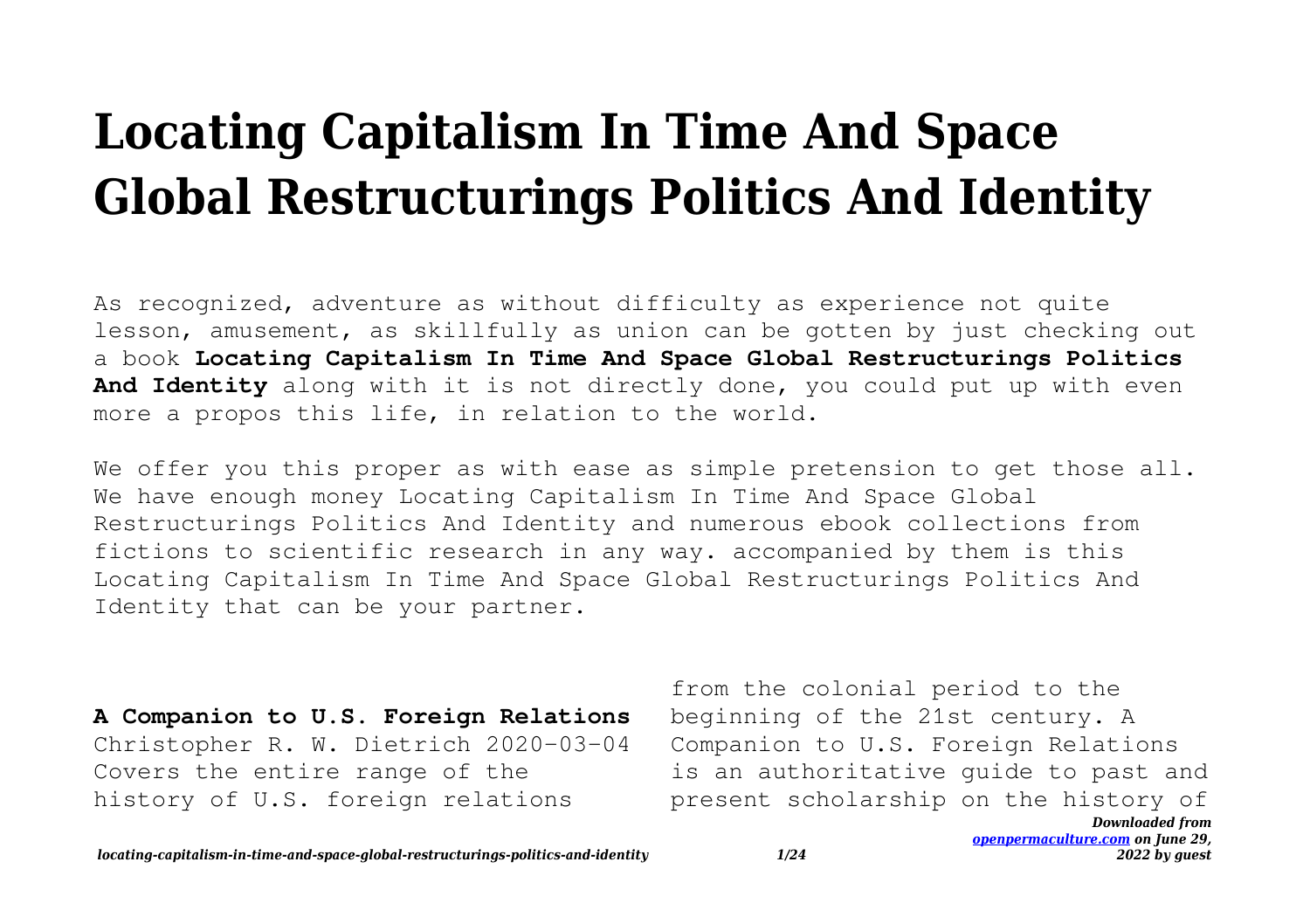American diplomacy and foreign relations from its seventeenth century origins to the modern day. This two-volume reference work presents a collection of historiographical essays by prominent scholars. The essays explore three centuries of America's global interactions and the ways U.S. foreign policies have been analyzed and interpreted over time. Scholars offer fresh perspectives on the history of U.S. foreign relations; analyze the causes, influences, and consequences of major foreign policy decisions; and address contemporary debates surrounding the practice of American power. The Companion covers a wide variety of methodologies, integrating political, military, economic, social and cultural history to explore the ideas and events that shaped U.S. diplomacy and foreign relations and continue to influence national identity. The essays discuss topics such as the links between U.S.

*Downloaded from* foreign relations and the study of ideology, race, gender, and religion; Native American history, expansion, and imperialism; industrialization and modernization; domestic and international politics; and the United States' role in decolonization, globalization, and the Cold War. A comprehensive approach to understanding the history, influences, and drivers of U.S. foreign relation, this indispensable resource: Examines significant foreign policy events and their subsequent interpretations Places key figures and policies in their historical, national, and international contexts Provides background on recent and current debates in U.S. foreign policy Explores the historiography and primary sources for each topic Covers the development of diverse themes and methodologies in histories of U.S. foreign policy Offering scholars, teachers, and students unmatched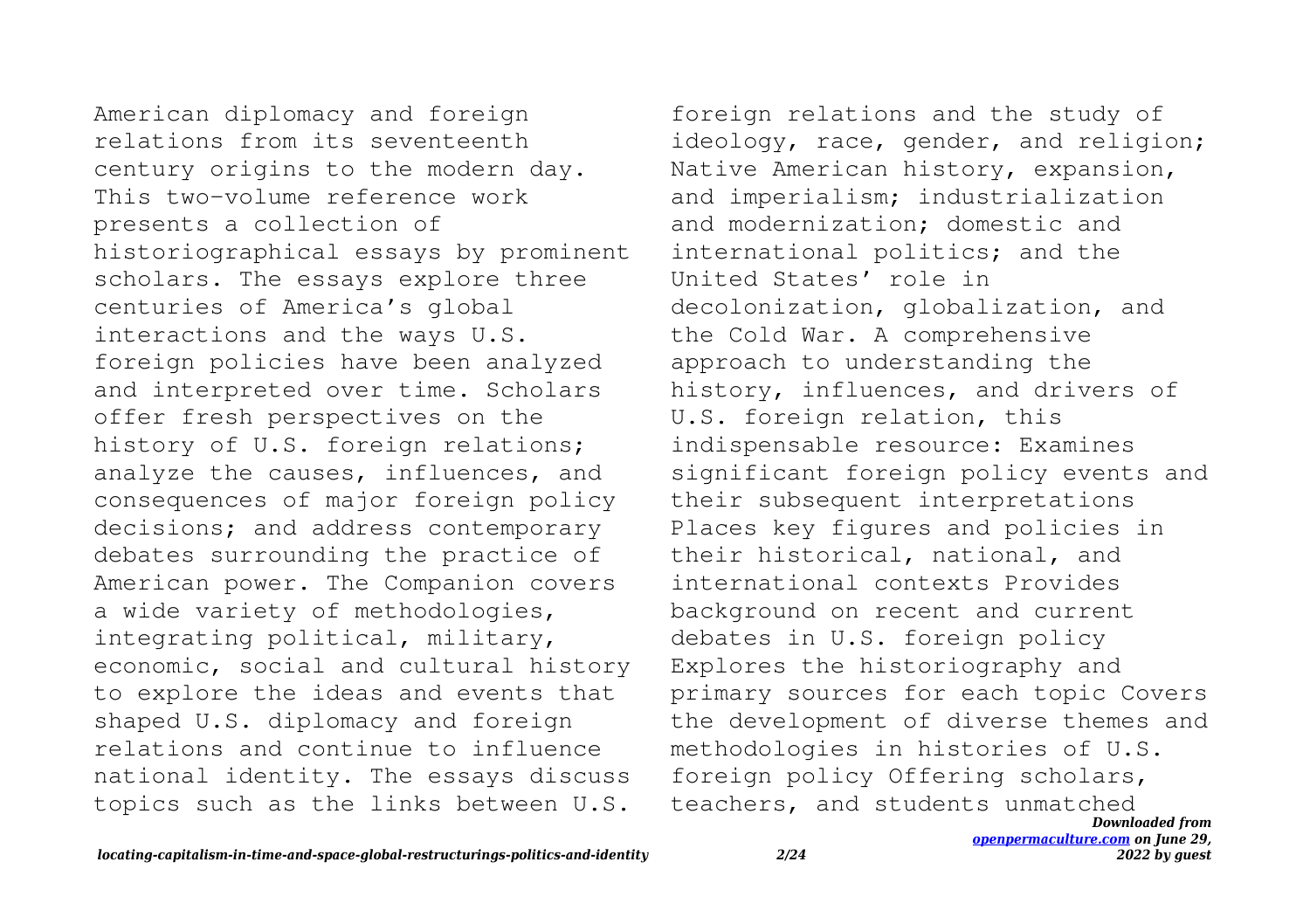chronological breadth and analytical depth, A Companion to U.S. Foreign Relations: Colonial Era to the Present is an important contribution to scholarship on the history of America's interactions with the world.

**Norman Street** Ida Susser 2012-06-19 Based on a three-year study conducted in Brooklyn's Greenpoint/Williamsburg section, Norman Street is an indepth, detailed description of life in a multi-ethnic working class neighborhood during New York City's fiscal crisis of 1975-1978. Now updated with a new introduction to address the changes and events of the thirty years since the book's original publication, its lessons still resonate in the impact of political and economic changes on everyday lives.

**On the Margins of Religion** Frances Pine 2008-03-30 Focusing on places, objects, bodies, narratives and ritual spaces where religion may be

found or inscribed, the authors reveal the role of religion in contesting rights to places, to knowledge and to property, as well as access to resources. Through analyses of specific historical processes in terms of responses to socio-economic and political change, the chapters consider implicitly or explicitly the problematic relation between science (including social sciences and anthropology in particular) and religion, and how this connects to the new religious globalisation of the twenty-first century. Their ethnographies highlight the embodiment of religion and its location in landscapes, built spaces and religious sites which may be contested, physically or ideologically, or encased in memory and often in silence. Taken together, they show the importance of religion as a resource to the believers: a source of solace, spiritual comfort and self-willed submission.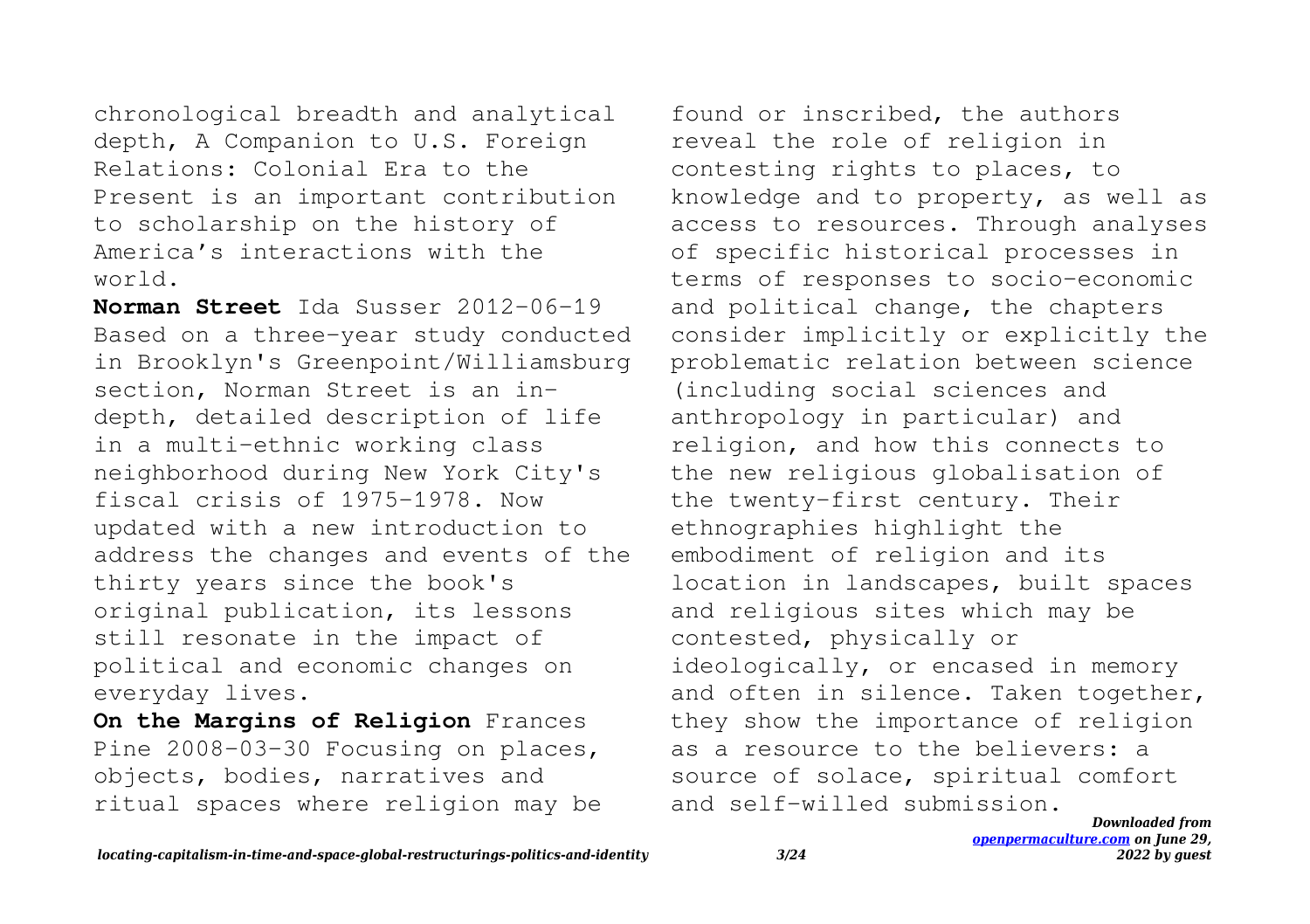*The Art of Being Governed* Michael Szonyi 2019-08-27 One of Choice Reviews' Outstanding Academic Titles of 2018--an innovative look at how families in Ming dynasty China negotiated military and political obligations to the state.tate. Land of Necessity Alexis McCrossen 2009-06-19 Published in cooperation with the William P. Clements Center for Southwest Studies, Southern Methodist University. In Land of Necessity, historians and anthropologists unravel the interplay of the national and transnational and of scarcity and abundance in the region split by the 1,969-mile boundary line dividing Mexico and the United States. This richly illustrated volume, with more than 100 images including maps, photographs, and advertisements, explores the convergence of broad demographic, economic, political, cultural, and transnational developments resulting in various

*Downloaded from* forms of consumer culture in the borderlands. Though its importance is uncontestable, the role of necessity in consumer culture has rarely been explored. Indeed, it has been argued that where necessity reigns, consumer culture is anemic. This volume demonstrates otherwise. In doing so, it sheds new light on the history of the U.S.-Mexico borderlands, while also opening up similar terrain for scholarly inquiry into consumer culture. The volume opens with two chapters that detail the historical trajectories of consumer culture and the borderlands. In the subsequent chapters, contributors take up subjects including smuggling, tourist districts and resorts, purchasing power, and living standards. Others address home décor, housing, urban development, and commercial real estate, while still others consider the circulation of cinematic images, contraband, used cars, and clothing. Several contributors discuss the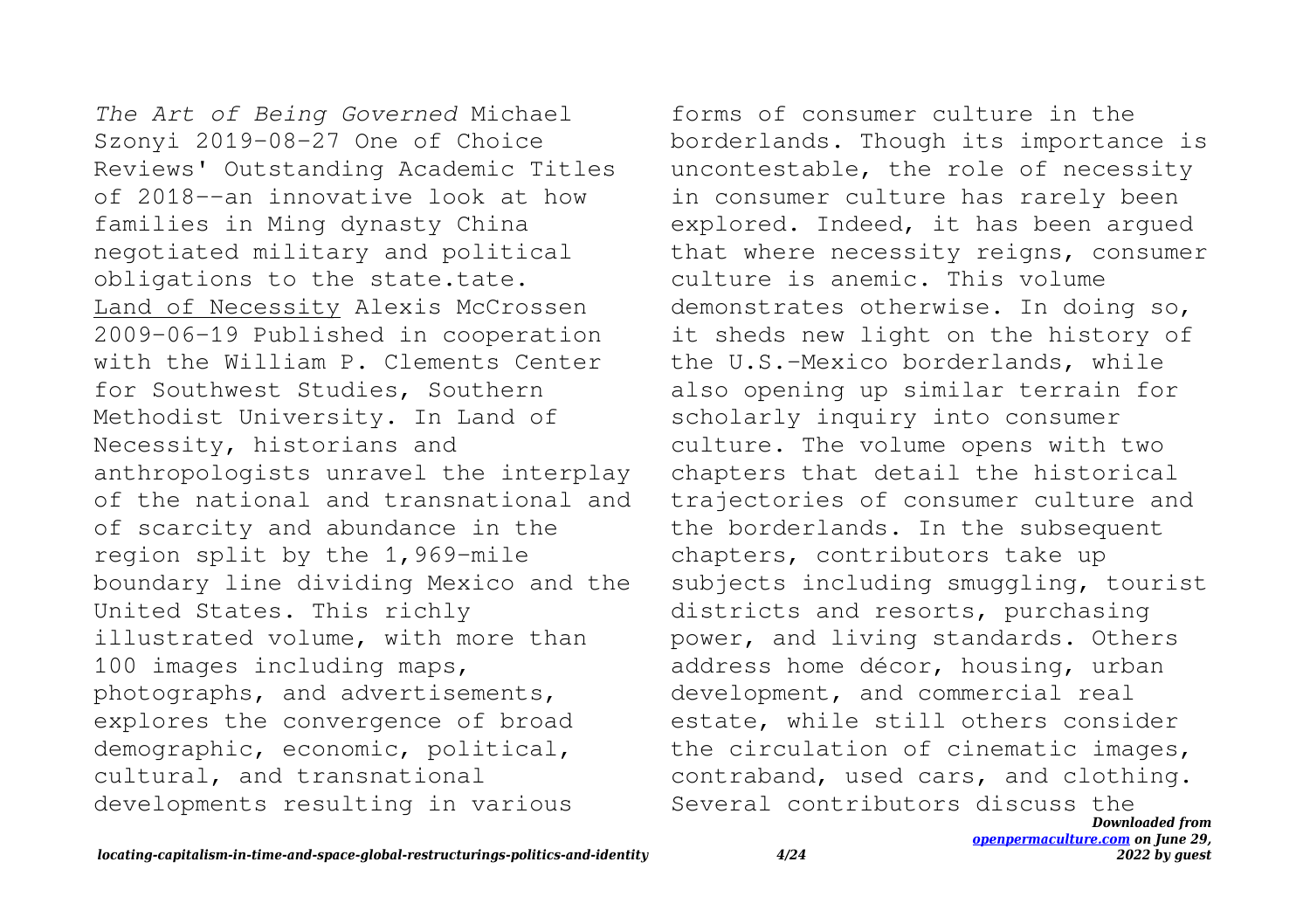movement of people across borders, within cities, and in retail spaces. In the two afterwords, scholars reflect on the U.S.-Mexico borderlands as a particular site of trade in labor, land, leisure, and commodities, while also musing about consumer culture as a place of complex political and economic negotiations. Through its focus on the borderlands, this volume provides valuable insight into the historical and contemporary aspects of the big "isms" shaping modern life: capitalism, nationalism, transnationalism, globalism, and, without a doubt, consumerism. Contributors. Josef Barton, Peter S. Cahn, Howard Campbell, Lawrence Culver, Amy S. Greenberg, Josiah McC. Heyman, Sarah Hill, Alexis McCrossen, Robert Perez, Laura Isabel Serna, Rachel St. John, Mauricio Tenorio-Trillo, Evan R. Ward **Feminist Locations** Marianne DeKoven

2001 The contributors to this volume

look to the future of feminist theory and practice, specifically in terms of their complex relationship with the global and local configurations of postmodernity. It focuses on political issues and on questions of the body.

*Downloaded from* **Cities in Global Capitalism** Ugo Rossi 2017-03-16 In what ways are cities central to the evolution of contemporary global capitalism? And in what ways is global capitalism forged by the urban experience? This book provides a response to these questions, exploring the multifaceted dimensions of the city-capitalism nexus. Drawing on a wide range of conceptual approaches, including political economy, neoinstitutionalism and radical political theory, this insightful book examines the complex relationships between contemporary capitalist cities and key forces of our times, such as globalization and neoliberalism. Taking a truly global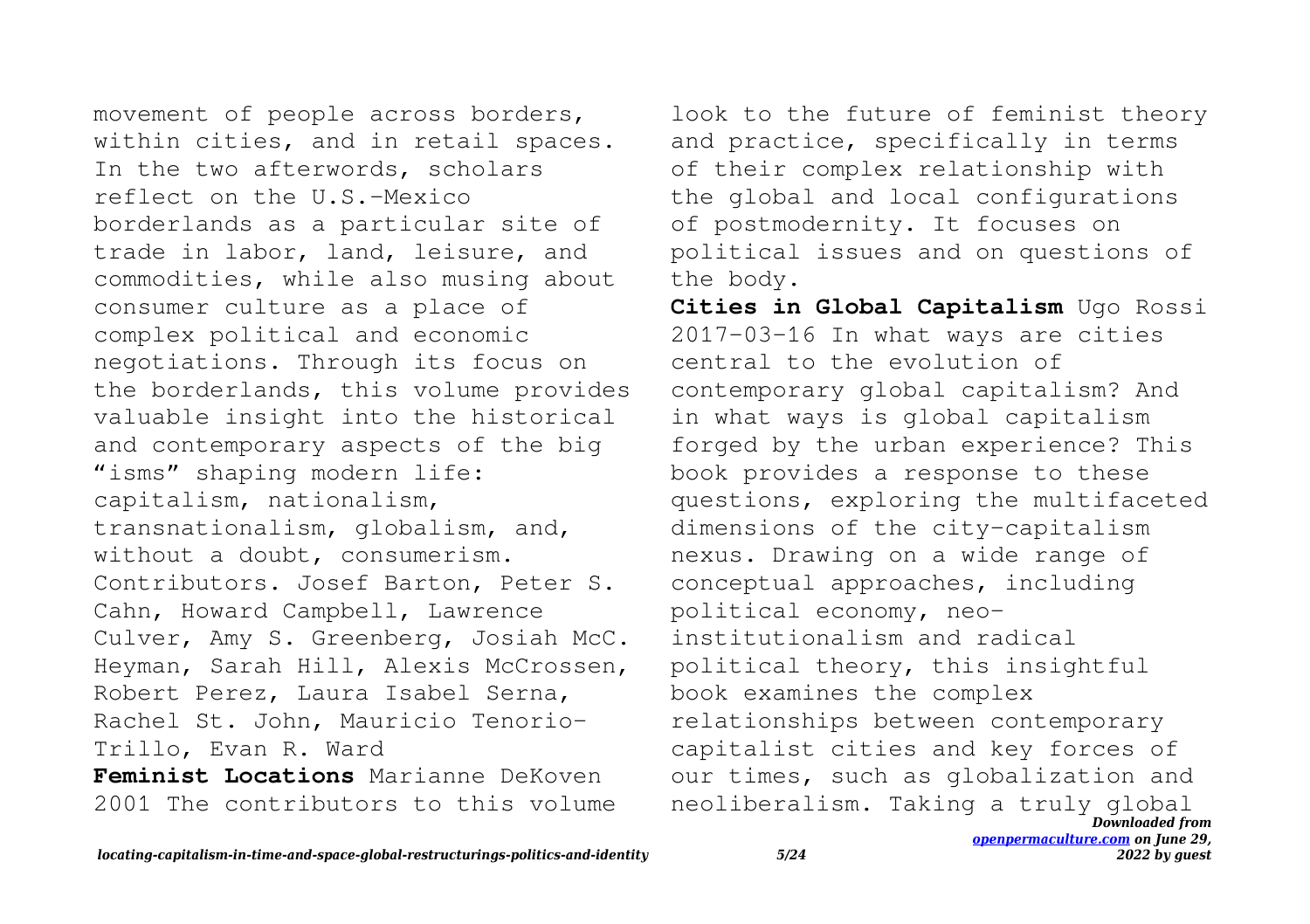perspective, Ugo Rossi offers a comparative analysis of the ways in which urban economies and societies reflect and at the same time act as engines of global capitalism. Ultimately, this book shows how over the past three decades capitalism has shifted a gear – no longer merely incorporating key aspects of society into its system, but encompassing everything, including life itself – and illustrates how cities play a central role within this lifeoriented construction of global capitalism.

**Necropolitics, Racialization, and Global Capitalism** Marina Gržinić 2014-06-04 This book articulates a contemporary, globalized world as one in which radical disparities in distribution of wealth are being reproduced as the basis for depoliticized social, institutional, and ideological discourses. At its center is a reorientation of global capitalism from the management of

life towards making a surplus value from death. This change is presented as a reorientation of biopolitics (bio meaning life) to necropolitics (necro meaning death). Therefore in the book we work with processes of change, of a historicization of biopolitics and its turn into necropolitics that leads to a theoretical trajectory from M. Foucault to A. Mbembe and beyond. This book interprets the sustained perception of existence of dichotomy between these provisional extremes as a trademark of apolitical and/or post-political logics on which contemporary institutional, political, and social discourses tend to be structured upon. More, contrary to the majority of approaches that insists on a profound dichotomy between democracy and totalitarianism, between poverty and free market, and between democracy and capitalism, this book does not interpret these relations as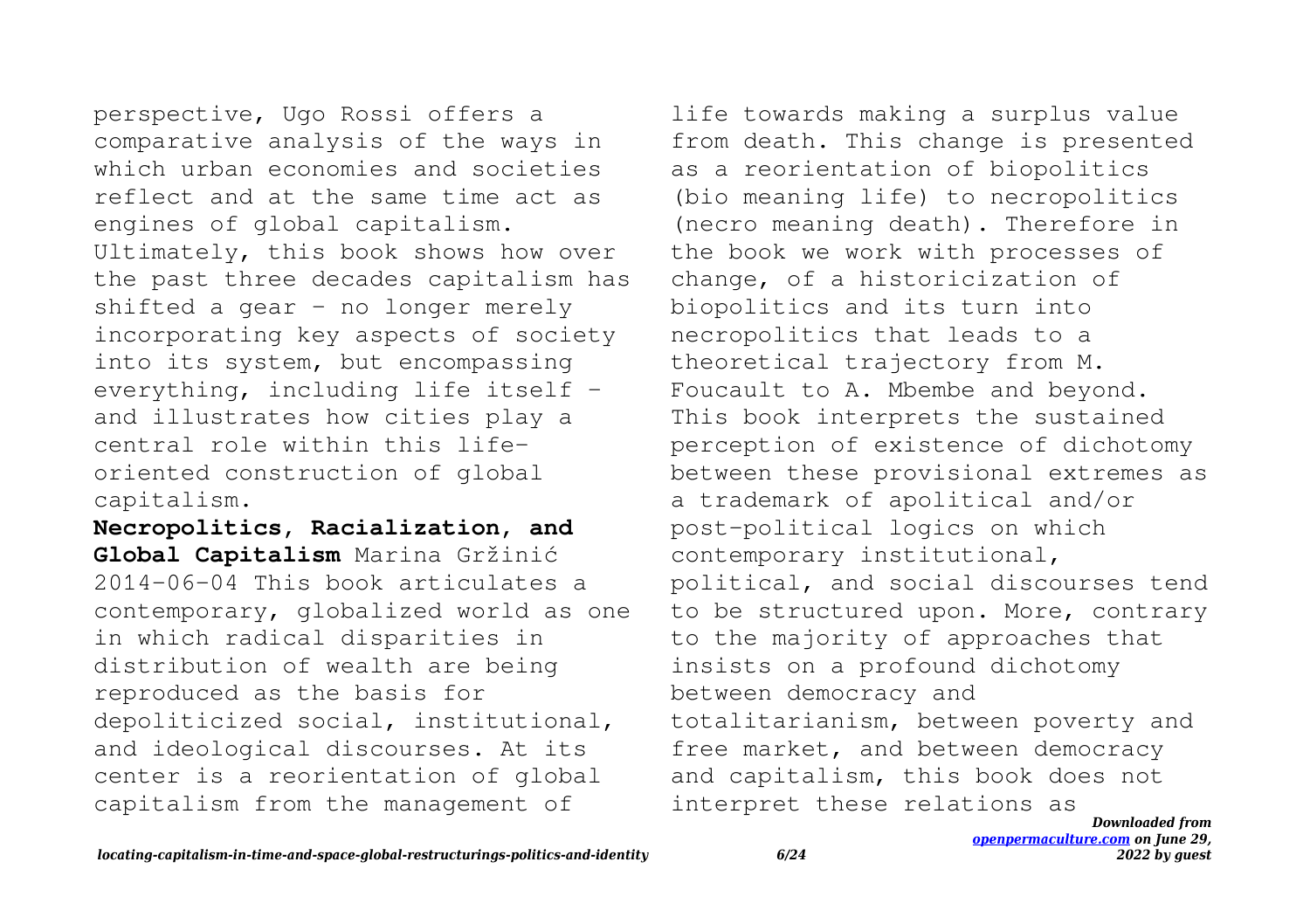dichotomous, but as mutually fulfilling. The book elaborates, in the context of articulation of these logics, contemporary, imperial racism (racialization) as an ideology of capitalism and states that the First World's monopoly on definition of modernity has its basis in contemporary reorganization of colonialism. In the book, the authors trace a forensic methodology of global capitalism with which life, art, culture, economy, and the political are becoming part of a detailed system of scrutiny presented and framed in relation to criminal or civil law. Criminalization of each and every segment of our life is working hand in hand with a depoliticization of social conflicts and pacification of the relation between those who rules and those who are ruled. The outcome is a differentiation of every single concept that must from now bear the adjectives of the necropolitical or

*Downloaded from [openpermaculture.com](http://openpermaculture.com) on June 29,* forensic; therefore we can talk about forensic images, art, projects, and necropolitical life, democracy, citizenship. This will change radically the perspectives of an emancipative project of politics (if it is any possible to be named as such) for the future. **Dictablanda** Paul Gillingham 2014-04-02 In 1910 Mexicans rebelled against an imperfect dictatorship; after 1940 they ended up with what some called the perfect dictatorship. A single party ruled Mexico for over seventy years, holding elections and talking about revolution while overseeing one of the world's most inequitable economies. The contributors to this groundbreaking collection revise earlier interpretations, arguing that state power was not based exclusively on hegemony, corporatism, or violence. Force was real, but it was also exercised by the ruled. It went handin-hand with consent, produced by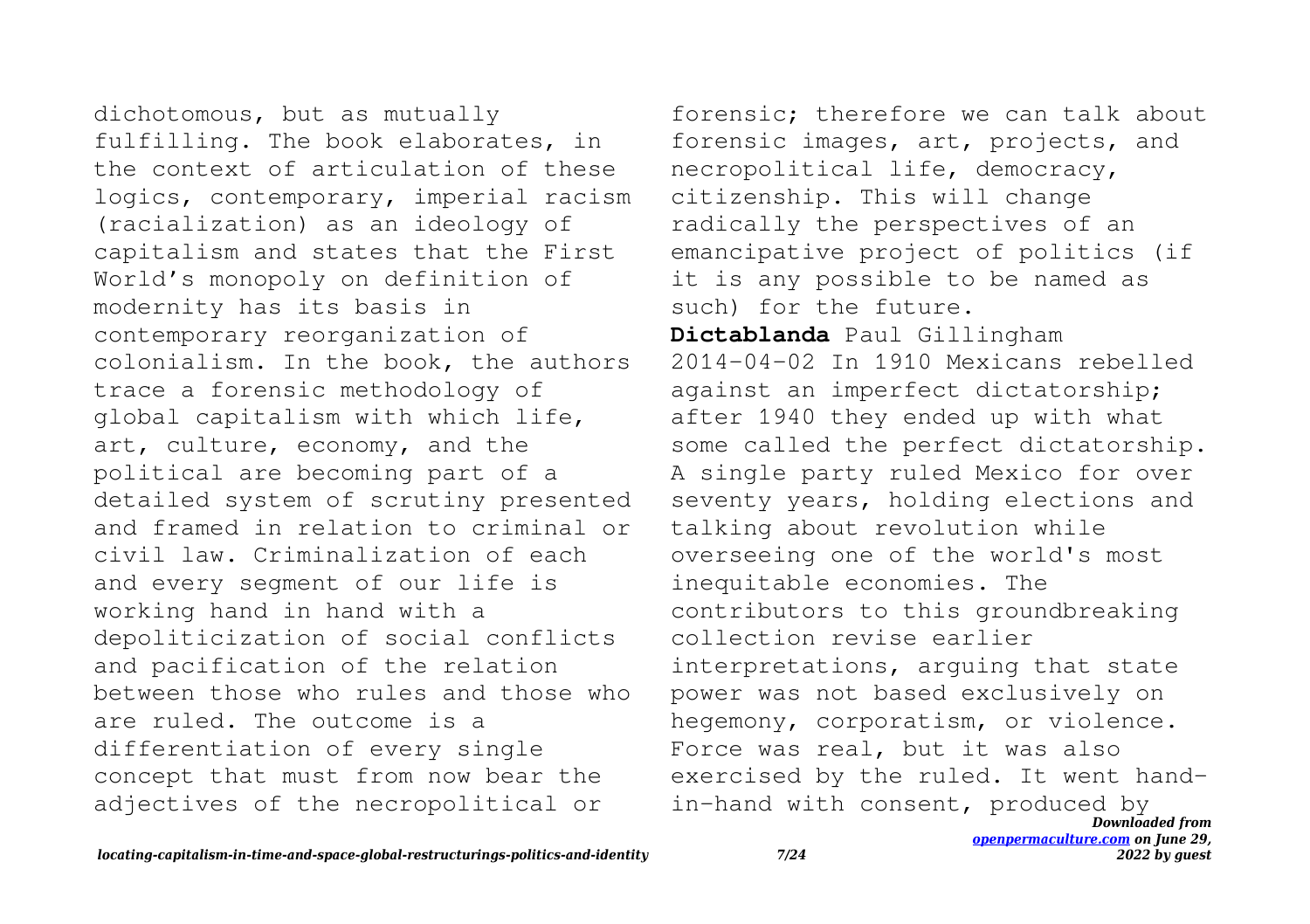resource regulation, political pragmatism, local autonomies and a popular veto. The result was a dictablanda: a soft authoritarian regime. This deliberately heterodox volume brings together social historians, anthropologists, sociologists, and political scientists to offer a radical new understanding of the emergence and persistence of the modern Mexican state. It also proposes bold, multidisciplinary approaches to critical problems in contemporary politics. With its blend of contested elections, authoritarianism, and resistance, Mexico foreshadowed the hybrid regimes that have spread across much of the globe. Dictablanda suggests how they may endure. Contributors. Roberto Blancarte, Christopher R. Boyer, Guillermo de la Peña, María Teresa Fernández Aceves, Paul Gillingham, Rogelio Hernández Rodríguez, Alan Knight, Gladys McCormick, Tanalís Padilla, Wil G.

*Downloaded from [openpermaculture.com](http://openpermaculture.com) on June 29,* Pansters, Andrew Paxman, Jaime Pensado, Pablo Piccato, Thomas Rath, Jeffrey W. Rubin, Benjamin T. Smith, Michael Snodgrass **Beyond Human** Tara Daly 2019-02-15 In the Andes, indigenous knowledge systems based on the relationships between different beings, both earthly and heavenly, animal and plant, have been central to the organization of knowledge since precolonial times. The legacies of colonialism and the continuance of indigenous cultures make the Andes a unique place from which to think about art and social change as ongoing, and as encompassing more than an exclusively human perspective. Beyond Human revises established readings of the avantgardes in Peru and Bolivia as humanizing and historical. By presenting fresh readings of canonical authors like César Vallejo, José María Arguedas, and Magda Portal, and through analysis of newer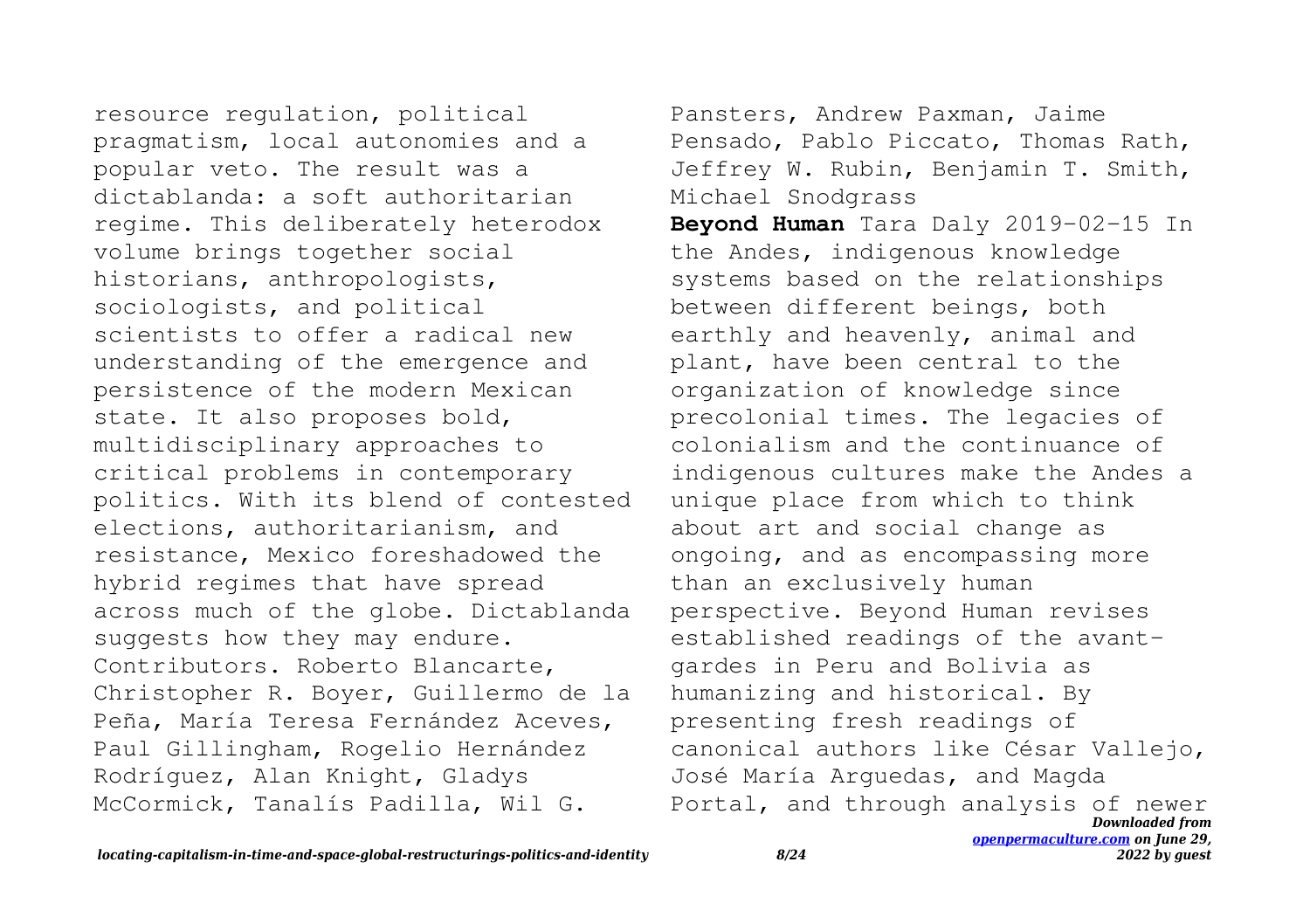artist-activists like Julieta Paredes, Mujeres Creando Comunidad, and Alejandra Dorado, Daly argues instead that avant-gardes complicate questions of agency and contribute to theoretical discussions on vital materialisms: the idea that life happens between animate and inanimate beings—human and non-human—and is made sensible through art. Published by Bucknell University Press. Distributed worldwide by Rutgers University Press. *Industrial Location* James W. Harrington 2002-09-11 Location is vital to the efficiency and profitability of industrial activity. Industrial Location presents a comprehensive introduction to and critical review of this field of growing academic and business interest. In business, the right choices have to be made to produce profit. Industrial location is a fixed investment, crucial to the strategy and capital investment of

any organization. Location also impacts upon non-investors, directly affecting employment, the environment, and economic activity in the locale. Focusing chiefly on the United States, but drawing on an international range of cases, the authors explain the economic, social and political forces which have shaped comtemporary patterns of industrialization and examines the changing nature of production and systems.

**Building the Borderlands** Casey Walsh 2008-02-19 Cotton, crucial to the economy of the American South, has also played a vital role in the making of the Mexican north. The Lower Río Bravo (Rio Grande) Valley irrigation zone on the border with Texas in northern Tamaulipas, Mexico, was the centerpiece of the Cárdenas government's effort to make cotton the basis of the national economy. This irrigation district, built and settled by Mexican Americans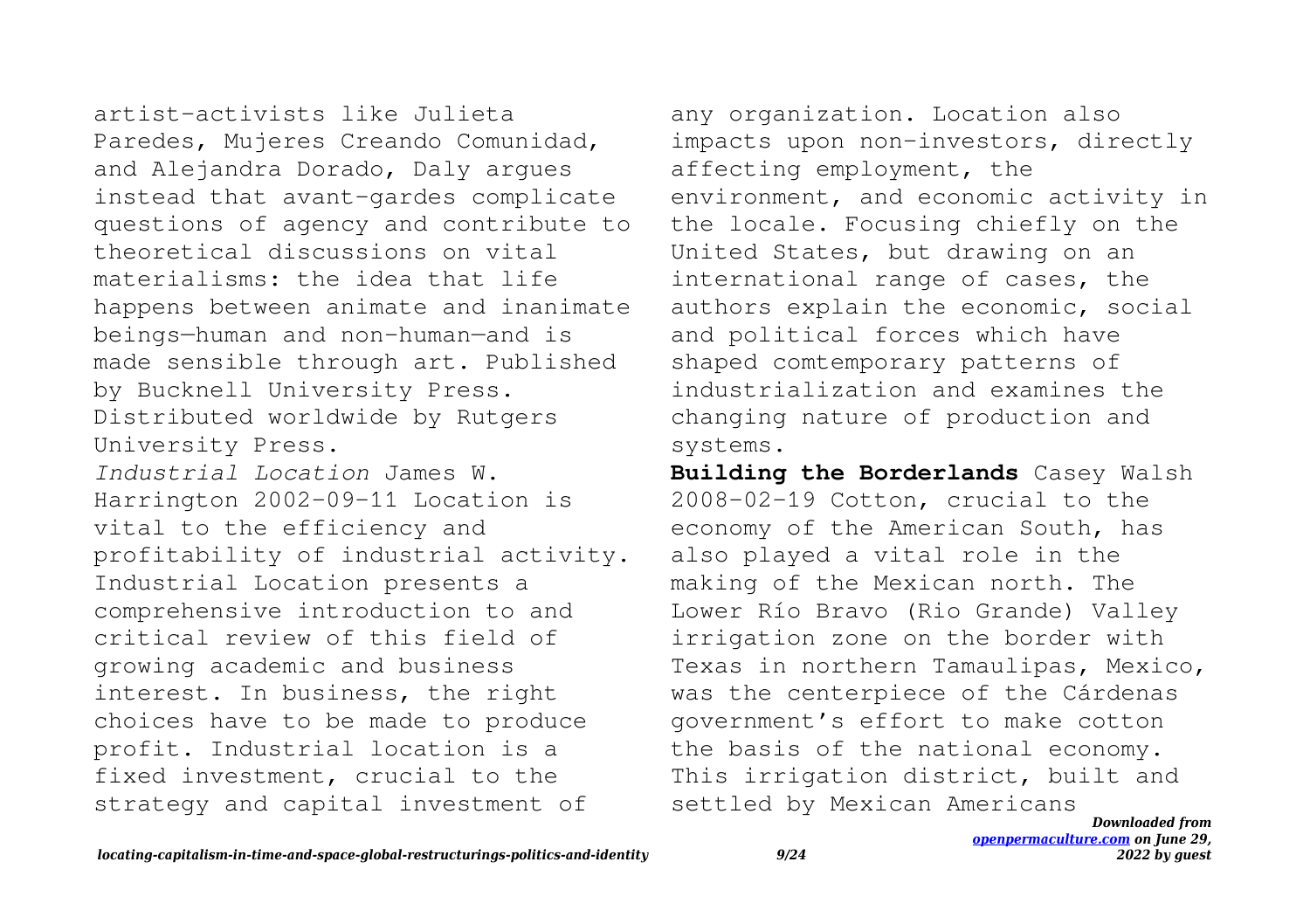repatriated from Texas, was a central feature of Mexico's effort to control and use the waters of the international river for irrigated agriculture. Drawing on previously unexplored archival sources, Casey Walsh discusses the relations among various groups comprising the "social field" of cotton production in the borderlands. By describing the complex relationships among these groups, Walsh contributes to a clearer understanding of capitalism and the state, of transnational economic forces, of agricultural and water issues in the U.S.-Mexican borderlands, and of the environmental impacts of economic development. Building the Borderlands crosses a number of disciplinary, thematic, and regional frontiers, integrating perspectives and literature from the United States and Mexico, from anthropology and history, and from political, economic, and cultural studies. Walsh's important

*Downloaded from [openpermaculture.com](http://openpermaculture.com) on June 29,* transnational study will enjoy a wide audience among scholars of Latin American and Western U.S. history, the borderlands, and environmental and agricultural history, as well as anthropologists and others interested in the environment and water rights. Fair Trade and Social Justice Sarah Lyon 2010-06-28 In 1983 Harvard law professor Duncan Kennedy selfpublished a biting critique of the law school system called Legal Education and the Reproduction of Hierarchy. This controversial booklet was reviewed in several major law journals—unprecedented for a selfpublished work—and influenced a generation of law students and teachers. In this well-known critique, Duncan Kennedy argues that legal education reinforces class, race, and gender inequality in our society. However, Kennedy proposes a radical egalitarian alternative vision of what legal education should become, and a strategy, starting from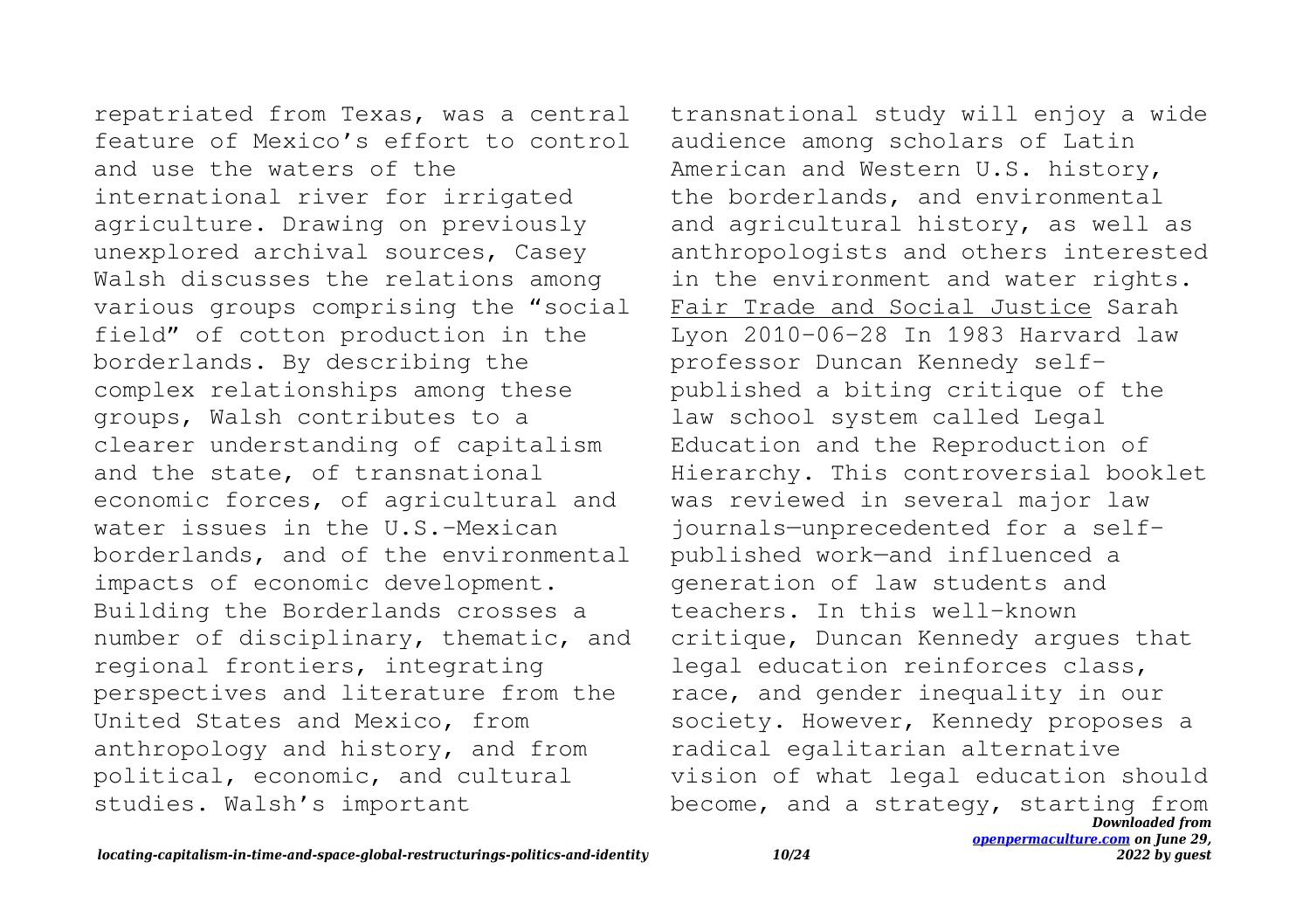the anarchist idea of workplace organizing, for struggle in that direction. Legal Education and the Reproduction of Hierarchy is comprehensive, covering everything about law school from the first day to moot court to job placement to life after law school. Kennedy's book remains one of the most cited works on American legal education. The visually striking original text is reprinted here, making it available to a new generation. The text is buttressed by commentaries by five prominent legal scholars who consider its meaning for today, as well as by an introduction and afterword by the author that describes the context in which Kennedy wrote the book, including a brief history of critical legal studies. *Border Crossings* Kathleen Sue Fine-Dare 2009-05 This is a collection of

essays on the evolving focus and perspective of anthropologists and anthropology of North and South

*Downloaded from* America. It looks at how modern scholars are rethinking both how and why they study culture as they gain a new appreciation for the impact they have on the people they study. **Wounded Cities** Jane Schneider 2020-06-30 Although the seemingly apocalyptic scale of the World Trade Center disaster continues to haunt people across the globe, it is only the most recent example of a city tragically wounded. Cities are, in fact, perpetually caught up in cycles of degeneration and renewal. As with the WTC, from time to time these cycles are severely ruptured by a sudden, unpredictable event. In the wake of recent terrorist activities, this timely book explores how urban populations are affected by wounds inflicted through violence, civil wars, overbuilding, drug trafficking, and the collapse of infrastructures, as well as natural disasters such as earthquakes. Mexico City, New York, Beirut, Belfast, Bangkok and Baghdad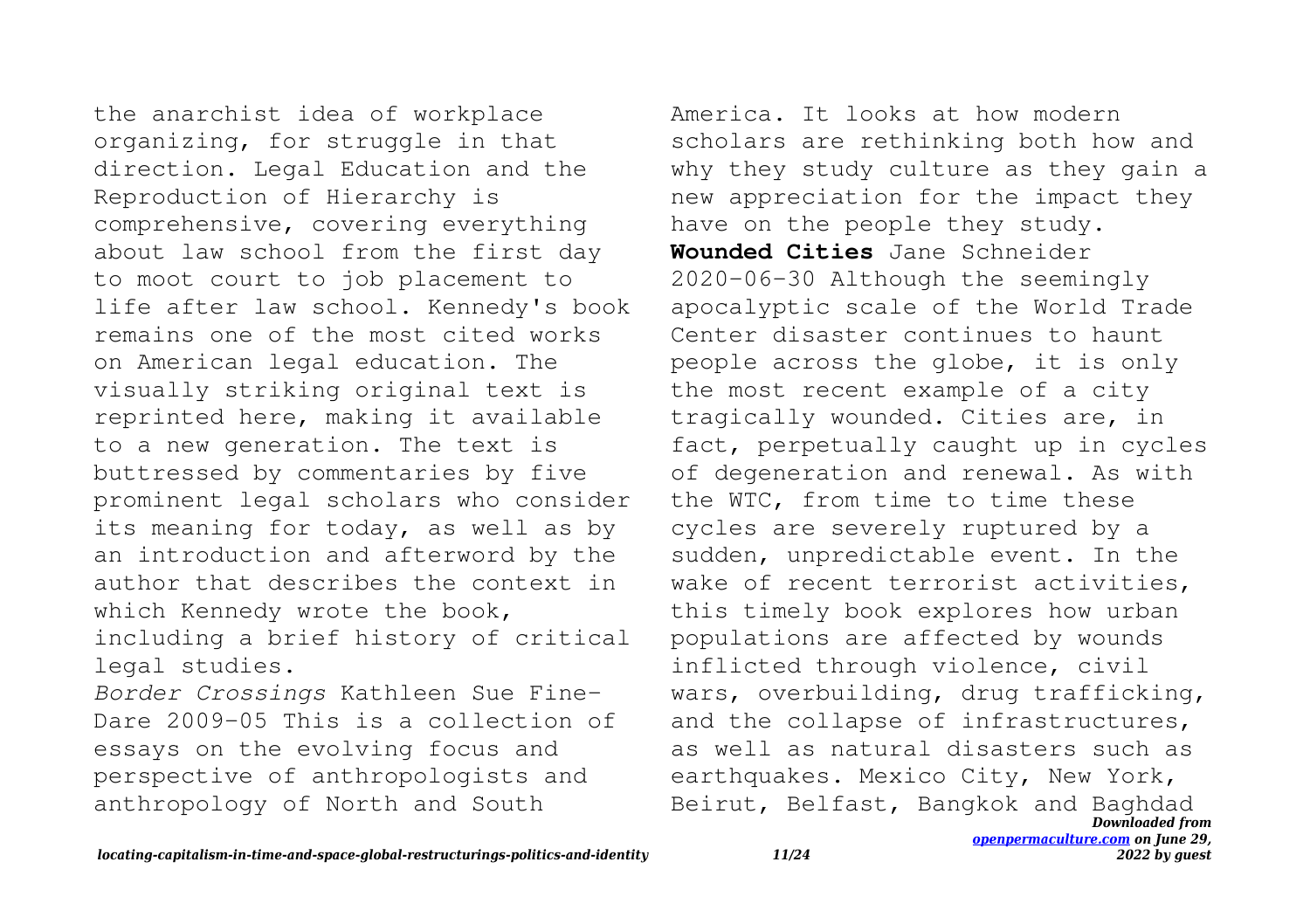are just a few examples of cities riddled with problems that undermine, on a daily basis, the quality of urban life. What does it mean for urban dwellers when the infrastructure of a city collapses transport, communication grids, heat, light, roads, water, and sanitation? What are the effects of foreign investment and huge construction projects on urban populations and how does this change the look and character of a city? How does drug trafficking intersect with class, race, and gender, and what impact does it have on vulnerable urban communities? How do political corruption and mafia networks distort the built environment? Drawing on indepth case studies from across the globe, this book answers these intriguing questions through its rigorous consideration of changing global and national contexts, social movements, and corrosive urban events. Adopting a grass roots up

*Downloaded from* approach, it places emphasis on peoples experiences of uneven development and inequality, their engagement with memory in the face of continual change, and the relevance of political activism to bettering their lives. It is especially attentive to the historical interaction of particular cities with wider political and economic forces, as these interactions have shaped local governance over time. *Locating the Global* Holger Weiss 2020-08-10 This volume adds to the plurality of global histories by locating the global through its articulation and manifestation within particular localities. It accomplishes this by bringing together interlinked case-studies that analyse various temporal and spatial dimensions of the global in the local and the interactions between the local and the global. The case-studies apply a spatial approach to analyse how global questions of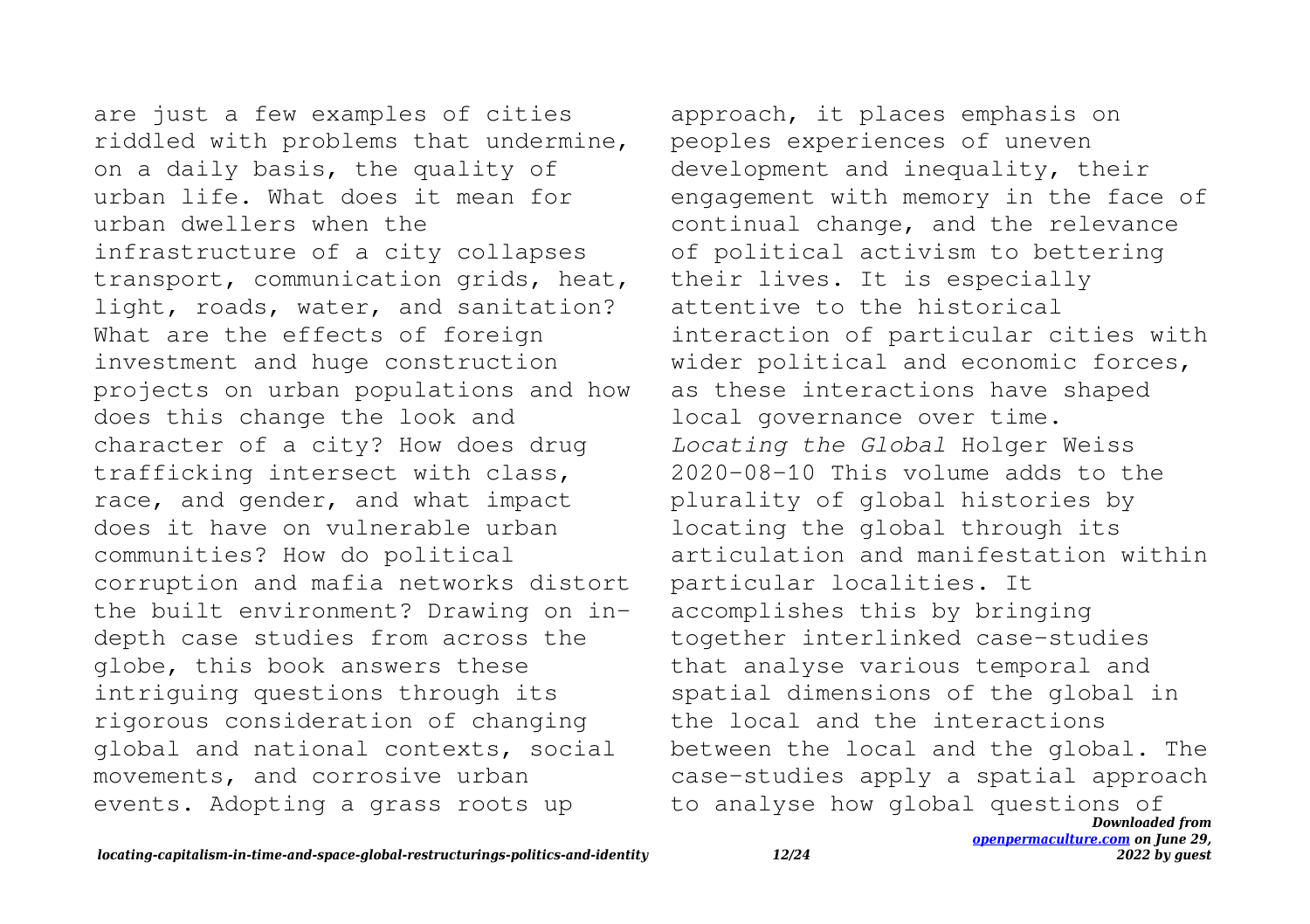space, movement, networks, borders, and territory are worked out at a local level. The material draws on the Nordic countries, Europe, the Atlantic world, Africa, and Australia and ranges from the seventeenth to the twentieth century. It is further divided into sections that address topics such as the translocality of humans and goods, local articulations of identities and globalities, parliamentarism and anti-colonialism, the organization of knowledge and the construction of spaces of representation and memory. *The Professional Guinea Pig* Roberto Abadie 2010-07-30 The Professional Guinea Pig documents the emergence of the professional research subject in Phase I clinical trials testing the safety of drugs in development. Until the mid-1970s Phase I trials were conducted on prisoners. After that practice was outlawed, the pharmaceutical industry needed a replacement population and began to

*Downloaded from* aggressively recruit healthy, paid subjects, some of whom came to depend on the income, earning their living by continuously taking part in these trials. Drawing on ethnographic research among self-identified "professional guinea pigs" in Philadelphia, Roberto Abadie examines their experiences and views on the conduct of the trials and the risks they assume by participating. Some of the research subjects he met had taken part in more than eighty Phase I trials. While the professional guinea pigs tended to believe that most clinical trials pose only a moderate health risk, Abadie contends that the hazards presented by continuous participation, such as exposure to potentially dangerous drug interactions, are discounted or ignored by research subjects in need of money. The risks to professional guinea pigs are also disregarded by the pharmaceutical industry, which has become dependent on the routine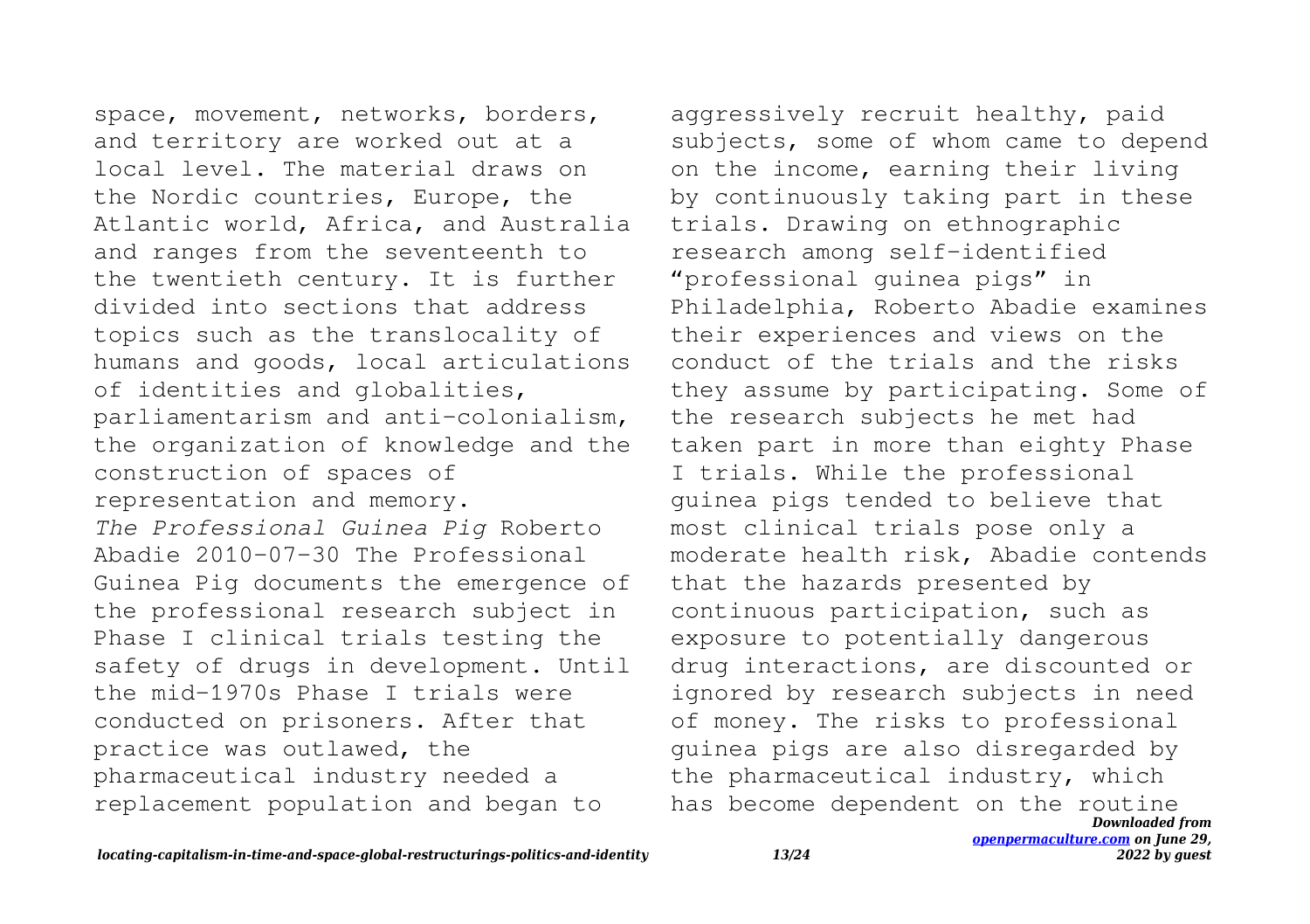participation of experienced research subjects. Arguing that financial incentives compromise the ethical imperative for informed consent to be freely given by clinical-trials subjects, Abadie confirms the need to reform policies regulating the participation of paid subjects in Phase I clinical trials.

**The Merchants of Zigong** Madeleine Zelin 2005 From its dramatic expansion in the early nineteenth century to its decline in the late 1930s, salt production in Zigong was one of the largest and only indigenous large-scale industries in China. Madeleine Zelin's history details the novel ways in which Zigong merchants mobilized capital through financial-industrial networks and spurred growth by developing new technologies, capturing markets, and building integrated business organizations. She provides new insight into the forces and institutions that shaped Chinese

economic and social development (independent of Western or Japanese influence) and challenges long-held beliefs that social structure, state extraction, the absence of modern banking, and cultural bias against business precluded industrial development in China. Informal Economies in Post-Socialist Spaces J. Morris 2015-06-23 Informed by in-depth case studies focusing on a wide spectrum of micro and macro post-socialist realities, this book demonstrates the multi-faceted nature of informality and suggests that it is a widely diffused phenomenon, used at all levels of a society and by both winners and losers of postsocialist transition. **World Anthropologies** Gustavo Lins Ribeiro 2020-07-12 Since its inception, anthropology's authority has been based on the assumption that it is a unified discipline emanating from the West. In an age of heightened globalization,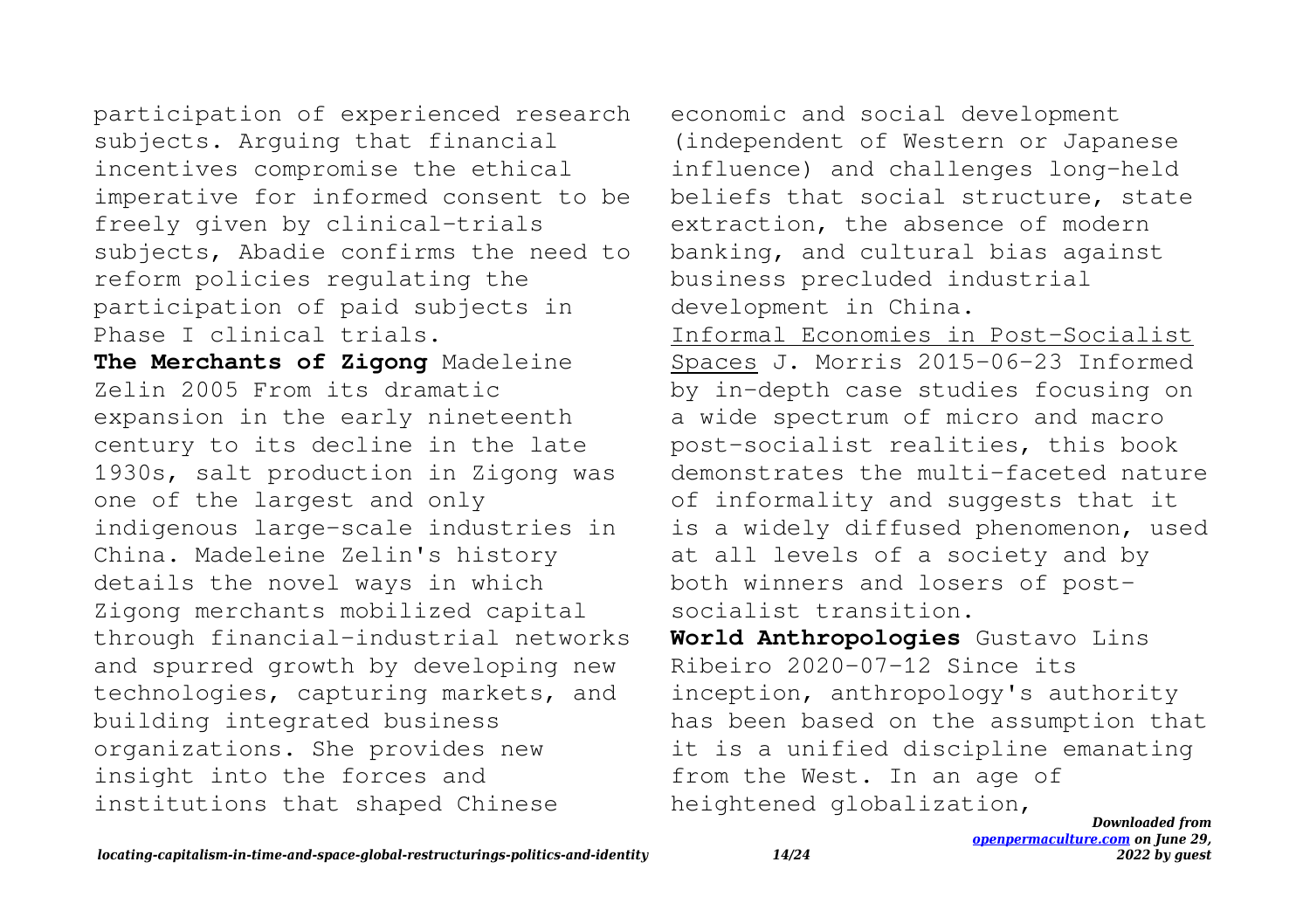anthropologists have failed to discuss consistently the current status of their practice and its mutations across the globe. World Anthropologies is the first book to provoke this conversation from various regions of the world in order to assess the diversity of relations between regional or national anthropologies and a contested, power-laden Western discourse. Can a planetary anthropology cope with both the 'provincial cosmopolitanism' of alternative anthropologies and the 'metropolitan provincialism' of hegemonic schools? How might the resulting 'world anthropologies' challenge the current panorama in which certain allegedly national anthropological traditions have more paradigmatic weight - and hence more power - than others? Critically examining the international dissemination of anthropology within and across national power fields, contributors address these questions

and provide the outline for a veritable world anthropologies project.

**Needs of the Heart** Ken Serbin 2006 Tracing five centuries of conflict and change in the life of the clergy in Brazil, this book examines how priests took part in the colonization of Brazil, educated the elite and poor in the faith, and reinforced the institution of slavery, all the while living in relative freedom from church authority.

**Transforming Inner Mongolia** Yi Wang 2021 This book analyzes the social, economic, and political impact of Han Chinese migration into the borderlands that became Inner Mongolia during the Qing period. Linking local history to global movements, Yi Wang traces Inner Mongolia's integration into what would become the nation-state of China and from there into a global capitalist economy.

**Kinship, Contract, Community, and**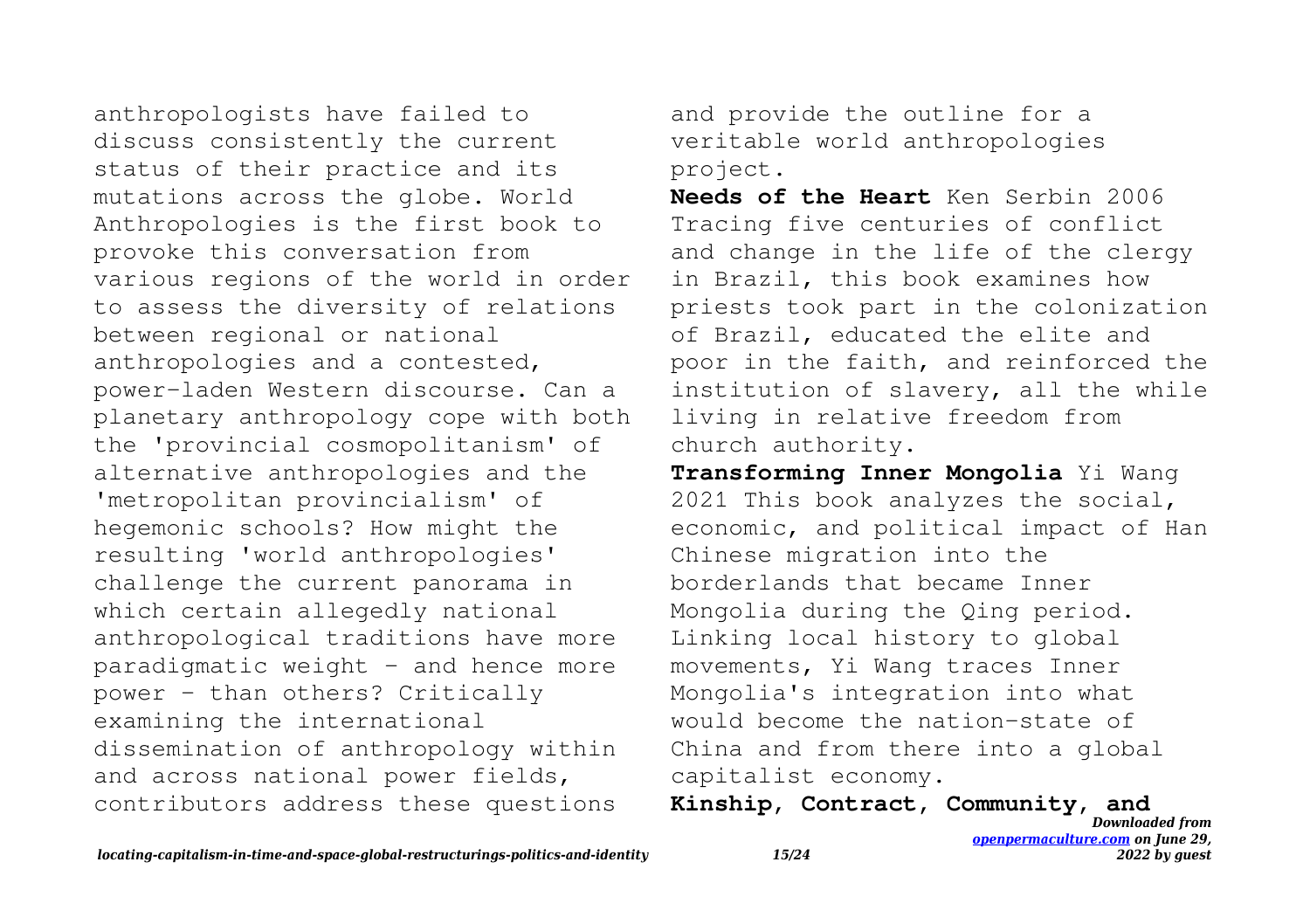**State** Myron L. Cohen 2005 This is an anthropological exploration of the roots of China's modernity in the country's own tradition, as seen especially in economic and kinship patterns.

**The Political Economy of Human Rights Enforcement** I. Manokha 2008-05-30 This book examines humanitarian interventions in the post-Cold War era in the context of the development of global capitalism. It argues that it is often our duty to use force to uphold human rights, but that attempts to promote and protect these rights can unintentionally contribute to the perpetuation of poverty and poverty-related problems. *Unarchived Histories* Gyanendra Pandey 2013-12-17 For some time now, scholars have recognized the archive less as a neutral repository of documents of the past, and rather more as a politically interested representation of it, and recognized that the very act of archiving is

accompanied by a process of unarchiving. Michel Foucault pointed to "madness" as describing one limit of reason, history and the archive. This book draws attention to another boundary, marked not by exile, but by the ordinary and everyday, yet trivialized or "trifling." It is the status of being exiled within – by prejudices, procedures, activities and interactions so fundamental as to not even be noticed – that marks the unarchived histories investigated in this volume. Bringing together contributions covering South Asia, North and South America, and North Africa, this innovative analysis presents novel interpretations of unfamiliar sources and insightful reconsiderations of well-known materials that lie at the centre of many current debates on history and the archive.

Spaces of Global Capitalism David Harvey 2019-03-12 Fiscal crises have cascaded across much of the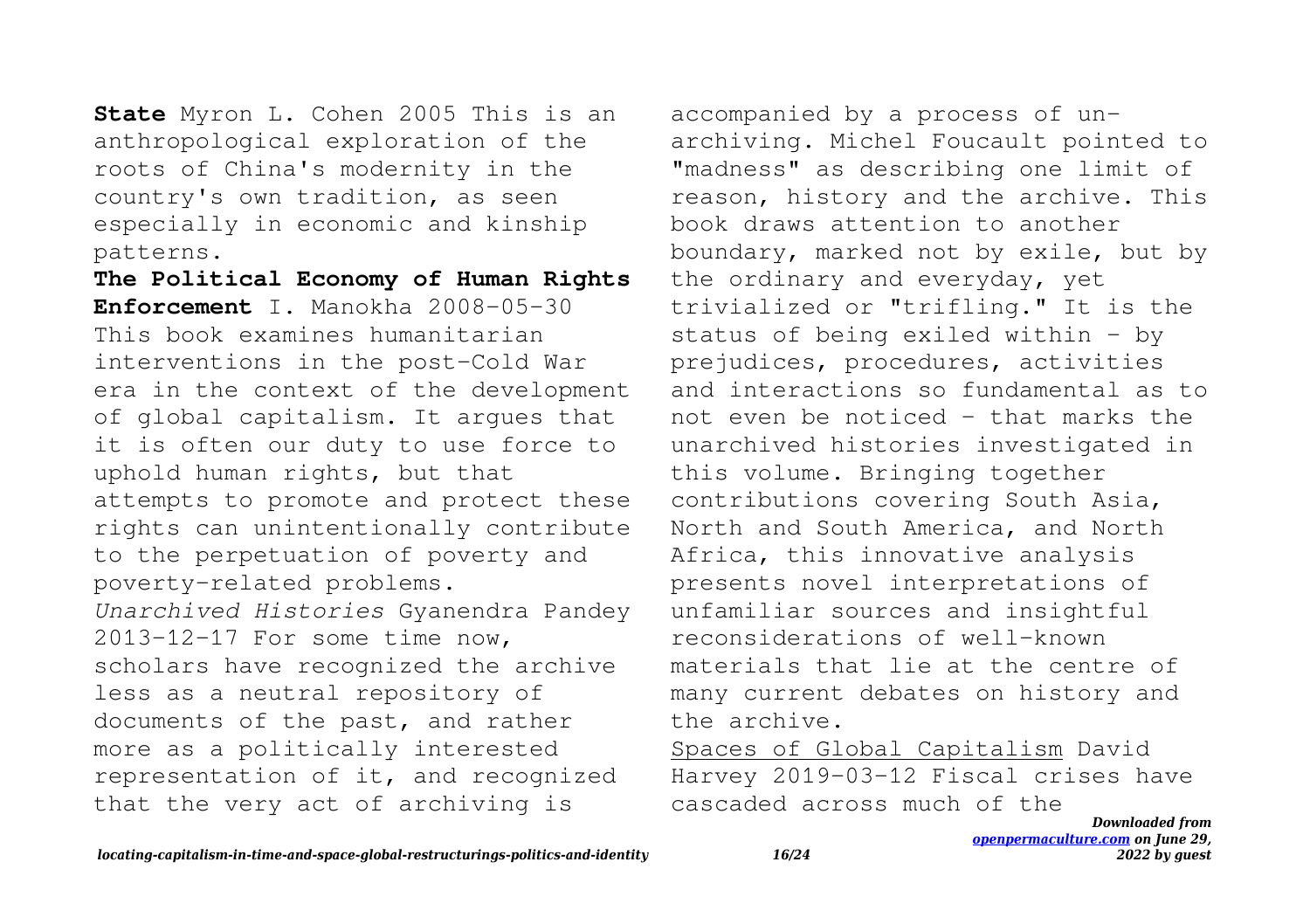developing world with devastating results, from Mexico to Indonesia, Russia and Argentina. The extreme volatility in contemporary political economic fortunes seems to mock our best efforts to understand the forces that drive development in the world economy. David Harvey is the single most important geographer writing today and a leading social theorist of our age, offering a comprehensive critique of contemporary capitalism. In this fascinating book, he shows the way forward for just such an understanding, enlarging upon the key themes in his recent work: the development of neoliberalism, the spread of inequalities across the globe, and 'space' as a key theoretical concept. Both a major declaration of a new research programme and a concise introduction to David Harvey's central concerns, this book will be essential reading for scholars and students across the humanities and social sciences.

Housing Wealth and Welfare Caroline Dewilde 2017-02-24 Both growth and unevenness in the distribution of housing wealth have become characteristic of advanced societies in recent decades. Housing Wealth and Welfare examines, in various contexts, how housing property ownership has become central both to household wellbeing and to the reshaping of social, economic and political relations.

**The Wiley-Blackwell Companion to Economic Geography** Trevor J. Barnes 2016-09-26 The WileyBlackwell Companion to Economic Geography presents students and researchers with a comprehensive overview of the field, put together by a prestigious editorial team, with contributions from an international cast of prominent scholars. Offers a fully revised, expanded, and uptodate overview, following the successful and highly regarded Companion to Economic Geography published by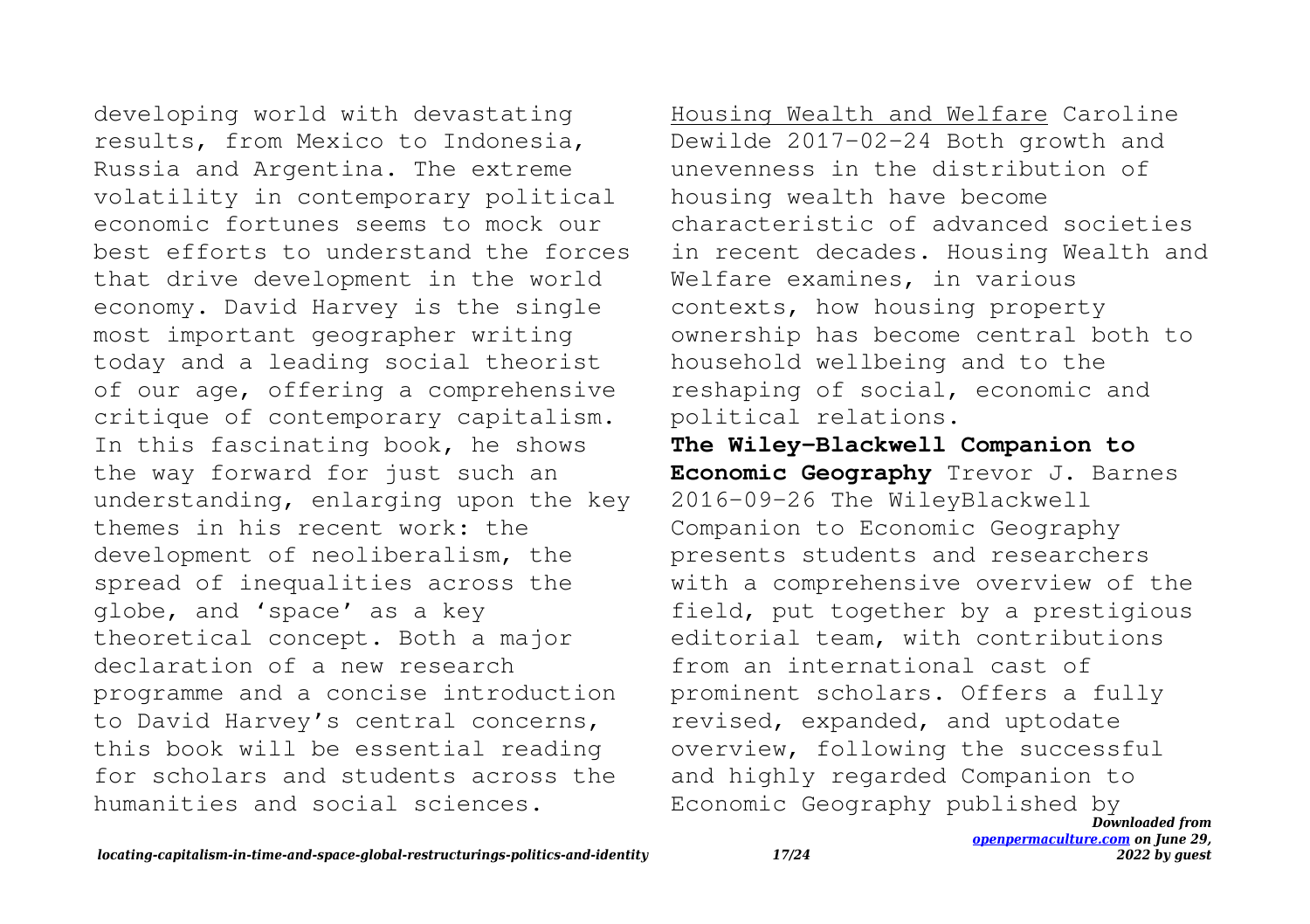Blackwell a decade earlier, providing a comprehensive assessment of the field Takes a prospective as well as retrospective look at the field, reviewing recent developments, recurrent challenges, and emerging agendas Incorporates diverse perspectives (in terms of specialty, demography and geography) of up and coming scholars, going beyond a focus on AngloAmerican research Encourages authors and researchers to engage with and contextualize their situated perspectives Explores areas of overlap, dialogues, and (potential) engagement between economic geography and cognate disciplines. Industrial Labor on the Margins of Capitalism Chris Hann 2018-03-28 Bringing together ethnographic case studies of industrial labor from different parts of the world, Industrial Labor on the Margins of Capitalism explores the increasing casualization of workforces and the weakening power of organized labor.

This division owes much to state policies and is reflected in local understandings of class. By exploring this relationship, these essays question the claim that neoliberal ideology has become the new 'commonsense' of our times and suggest various propositions about the conditions that create employment regimes based on flexible labor. **The Second Generation of African American Pioneers in Anthropology** Ira E. Harrison 2018-11-15 After the pioneers, the second generation of African American anthropologists trained in the late 1950s and 1960s. Expected to study their own or similar cultures, these scholars often focused on the African diaspora but in some cases they also ranged further afield both geographically and intellectually. Yet their work remains largely unknown to colleagues and students. This volume collects intellectual biographies of fifteen accomplished African American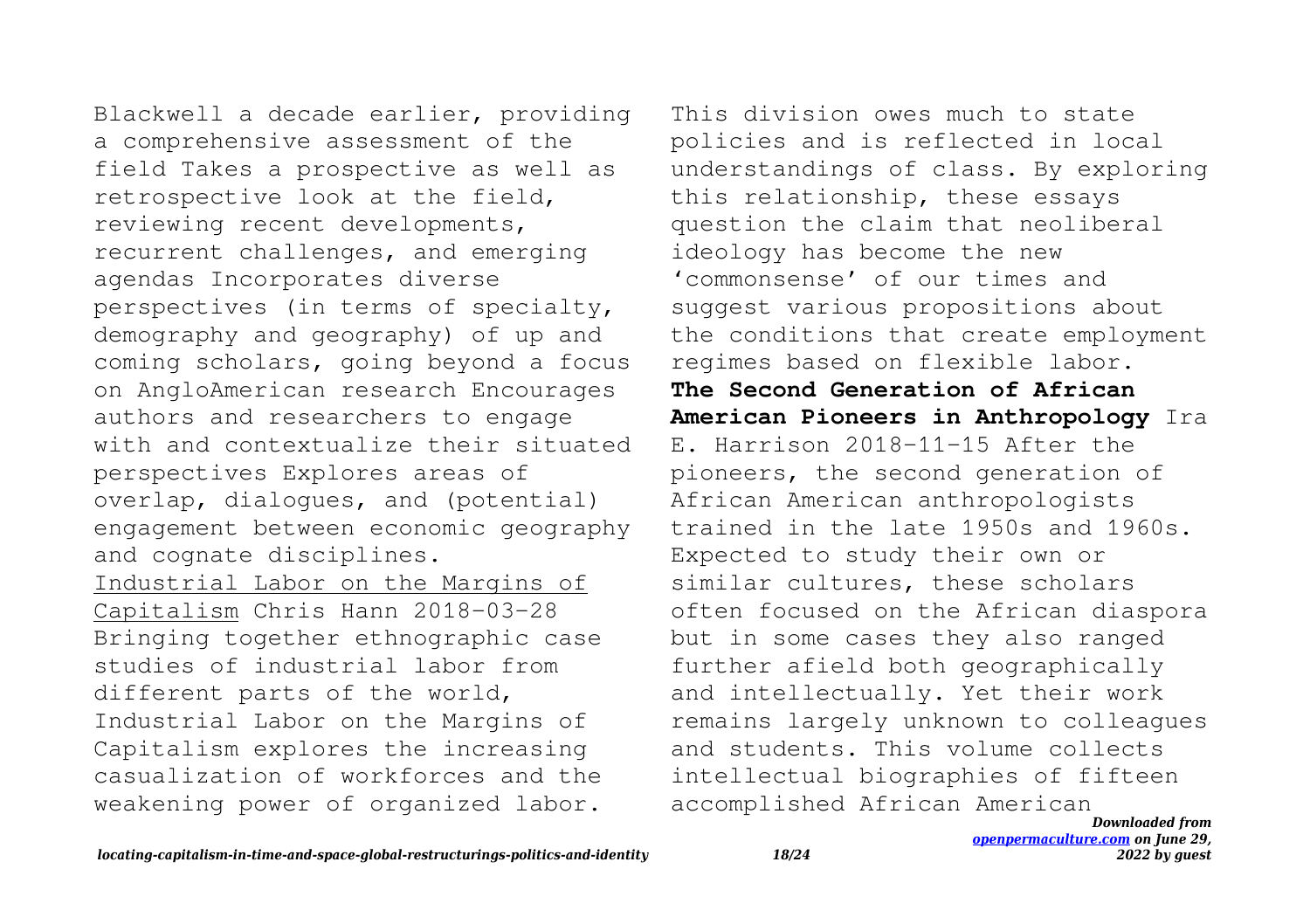anthropologists of the era. The authors explore the scholars' diverse backgrounds and interests and look at their groundbreaking methodologies, ethnographies, and theories. They also place their subjects within their tumultuous times, when antiracism and anticolonialism transformed the field and the emergence of ideas around racial vindication brought forth new worldviews. Scholars profiled: George Clement Bond, Johnnetta B. Cole, James Lowell Gibbs Jr., Vera Mae Green, John Langston Gwaltney, Ira E. Harrison, Delmos Jones, Diane K. Lewis, Claudia Mitchell-Kernan, Oliver Osborne, Anselme Remy, William Alfred Shack, Audrey Smedley, Niara Sudarkasa, and Charles Preston Warren II

Capitalism and Democracy in Central and Eastern Europe Grzegorz Ekiert 2003-09-15 This book addresses the problem of assessing institutional change in the wake of communism's

collapse in Europe.

**Neoliberal Reform in Machu Picchu** Pellegrino A. Luciano 2017-11-01 Pellegrino A. Luciano analyzes how people in Machu Picchu, Peru mobilized against neoliberal reforms. Luciano describes how they resisted and accommodated large capital investments and conservation efforts to protect their local tourism economy.

## **Confucian Rituals and Chinese**

**Villagers** Yonghua Liu 2013-08-22 In Confucian Rituals and Chinese Villagers, Yonghua Liu examines how Confucian rituals were introduced to the Chinese countryside and how this introduction brought about social and cultural transformations in late imperial and modern periods. *Anthropologica* 2004

A Revolution for Our Rights Laura Gotkowitz 2008-01-30 A Revolution for Our Rights is a critical reassessment of the causes and significance of the Bolivian Revolution of 1952.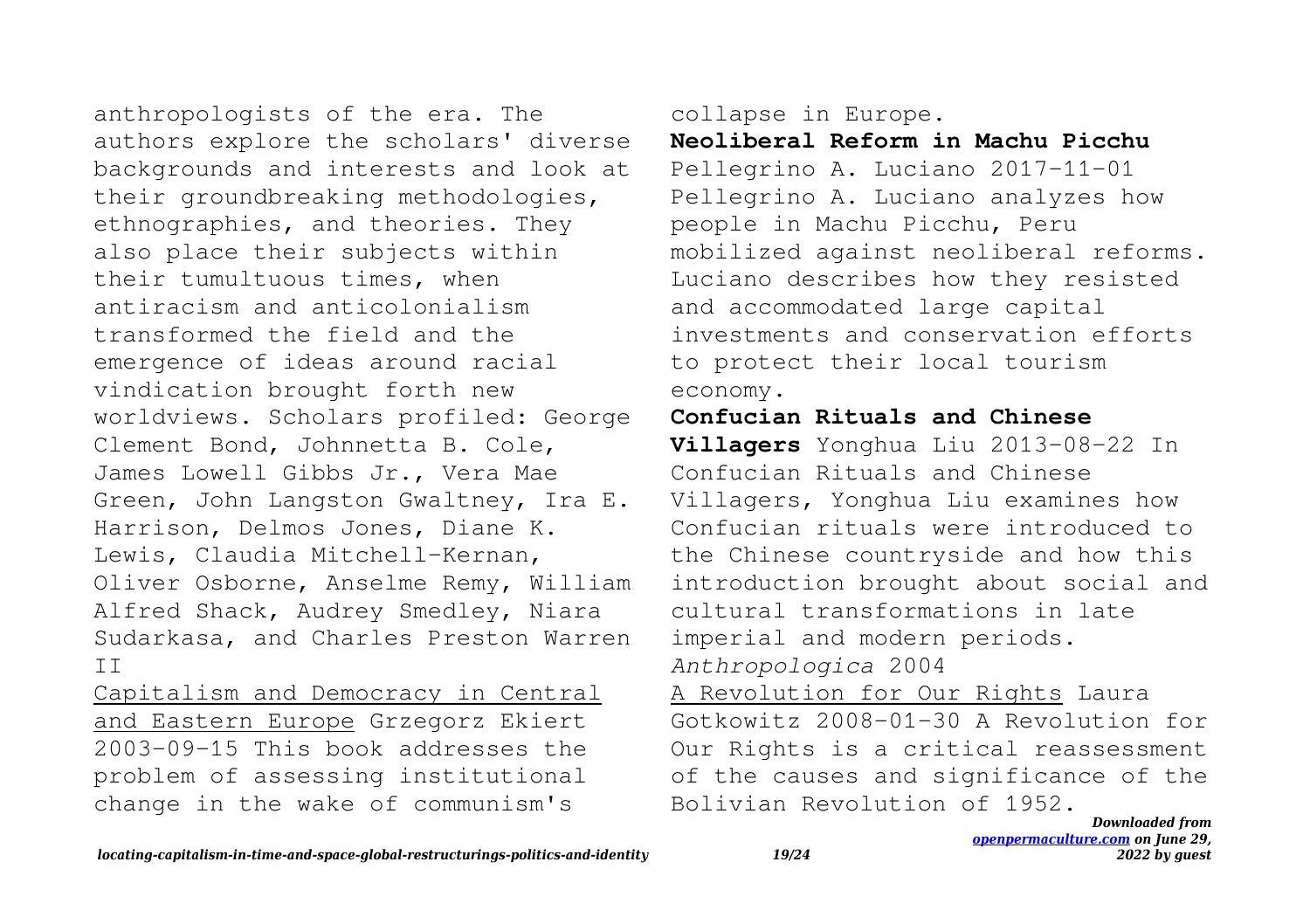Historians have tended to view the revolution as the result of classbased movements that accompanied the rise of peasant leagues, mineworker unions, and reformist political projects in the 1930s. Laura Gotkowitz argues that the revolution had deeper roots in the indigenous struggles for land and justice that swept through Bolivia during the first half of the twentieth century. Challenging conventional wisdom, she demonstrates that rural indigenous activists fundamentally reshaped the military populist projects of the 1930s and 1940s. In so doing, she chronicles a hidden rural revolution—before the revolution of 1952—that fused appeals for equality with demands for a radical reconfiguration of political power, landholding, and rights. Gotkowitz combines an emphasis on national political debates and congresses with a sharply focused analysis of Indian communities and large estates in the

*Downloaded from* department of Cochabamba. The fragmented nature of Cochabamba's Indian communities and the pioneering significance of its peasant unions make it a propitious vantage point for exploring contests over competing visions of the nation, justice, and rights. Scrutinizing state authorities' efforts to impose the law in what was considered a lawless countryside, Gotkowitz shows how, time and again, indigenous activists shrewdly exploited the ambiguous status of the state's pro-Indian laws to press their demands for land and justice. Bolivian indigenous and social movements have captured worldwide attention during the past several years. By describing indigenous mobilization in the decades preceding the revolution of 1952, A Revolution for Our Rights illuminates a crucial chapter in the long history behind present-day struggles in Bolivia and contributes to an understanding of indigenous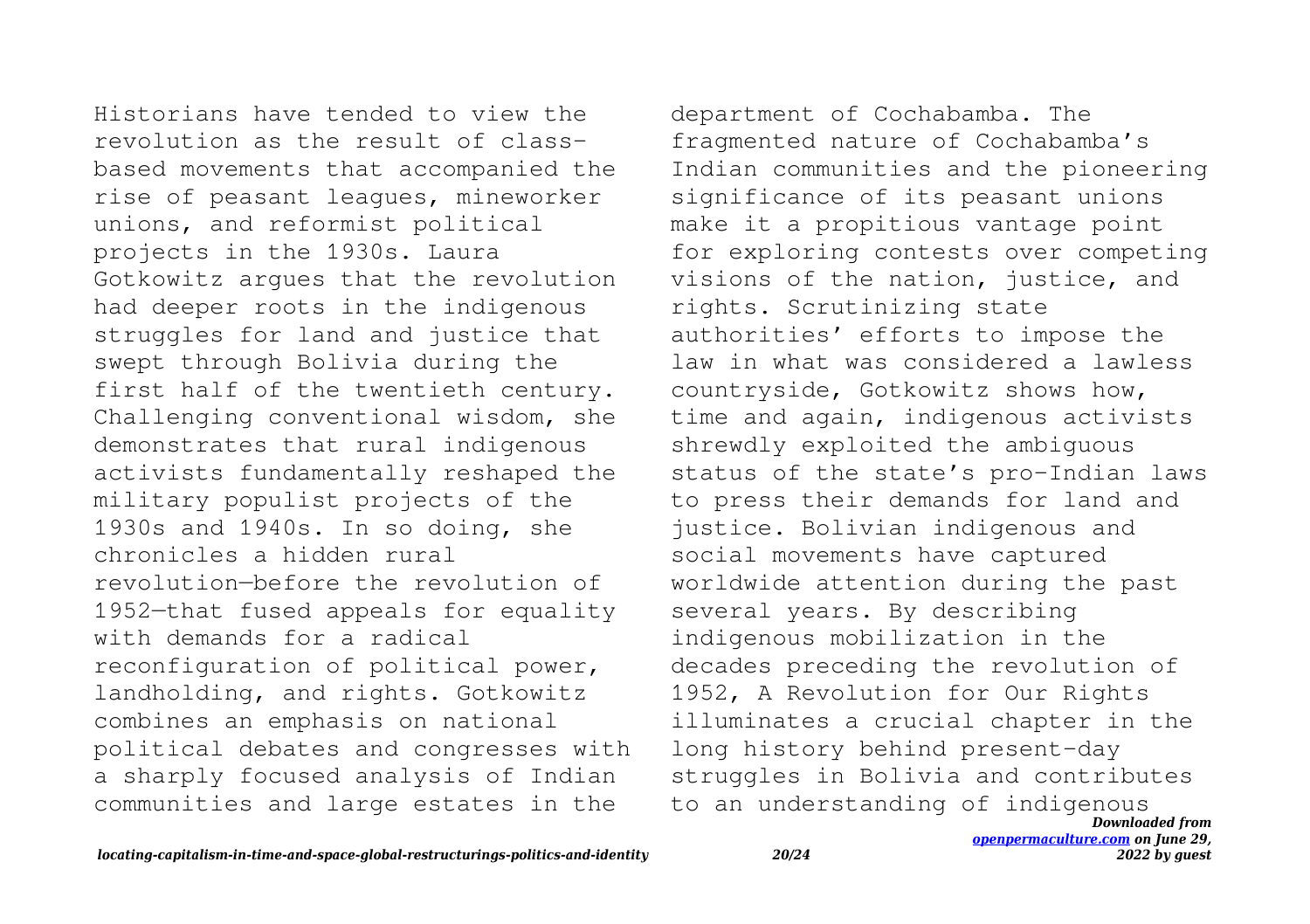politics in modern Latin America more broadly.

**Locating Capitalism in Time and Space** David Nugent 2002 The last several decades have witnessed major restructurings--economic, political, and cultural--in the international arena. The depth and scope of these changes have prompted anthropologists to rethink many of their most basic assumptions, to problematize issues that have long gone unexamined, and to grapple with new and unique problems. Doing so has left the discipline profoundly unsettled. Existing standards of scholarship and research methodologies have come under attack, key conceptual categories have been called into question, and truths once considered secure have been subjected to severe scrutiny and even ridicule. Seizing upon the opportunity afforded by the contemporary conjuncture of disciplinary crisis and redefinition, this book raises questions about two

*Downloaded from* interrelated aspects of historical process and academic production. The volume contributes to ongoing debates about the degree to which the developments of recent decades represent the advent of a new historical era, a rupture with the past that requires new conceptualizations and logics in order to be understood. In confronting this question, the contributors to this volume have assembled a range of materials that place the present period of reconstruction in the context of a broader history and geography of other, related restructurings. Locating Capitalism in Time and Space also raises questions about the degree to which the scholarship of recent decades represents a qualitative break with that of the past. At issue here is whether one understands the history of academic production as a linear process of intellectual growth punctuated by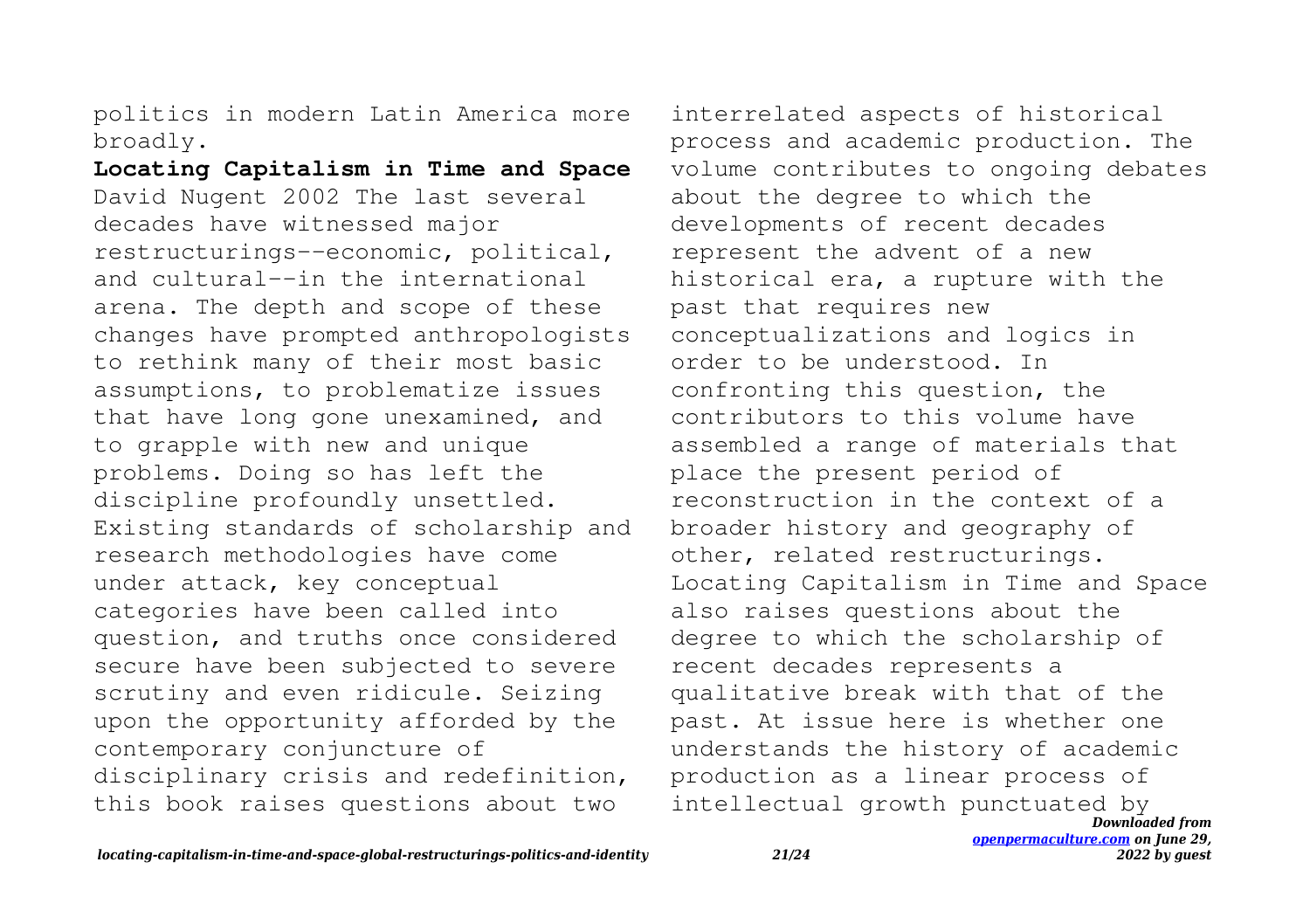major breakthroughs in understanding, or as a political process structured by the same kinds of inequalities and struggles that characterize the social worlds that are the object of anthropological analysis.

**The Paradox of Relevance** Carol J. Greenhouse 2011-05-05 Selected by Choice magazine as an Outstanding Academic Title for 2011 Between 1990 and 1996, the U.S. Congress passed market-based reforms in the areas of civil rights, welfare, and immigration in a series of major legislative initiatives. These were announced as curbs on excessive rights and as correctives to a culture of dependency among the urban poor—stock images of racial and cultural minorities that circulated well beyond Congress. But those images did not circulate unchallenged, even after congressional opposition failed. In The Paradox of Relevance, Carol J. Greenhouse provides a political and

*Downloaded from* literary history of the anthropology of U.S. cities in the 1990s, where—below the radar—New Deal liberalism, with its iconic bond between society and security, continued to thrive. The Paradox of Relevance opens in the midst of anthropology's so-called postmodern crisis and the appeal to relevance as a basis for reconciliation and renewal. The search for relevance leads outward to the major federal legislation of the 1990s and the galvanic political tensions between rights- and market-based reforms. Anthropologists' efforts to inform those debates through "relevant" ethnography were highly patterned, revealing the imprint of political tensions in shaping their works' central questions and themes, as well as their organization, narrative techniques, and descriptive practices. In that sense, federal discourse dominates the works' demonstrations of ethnography's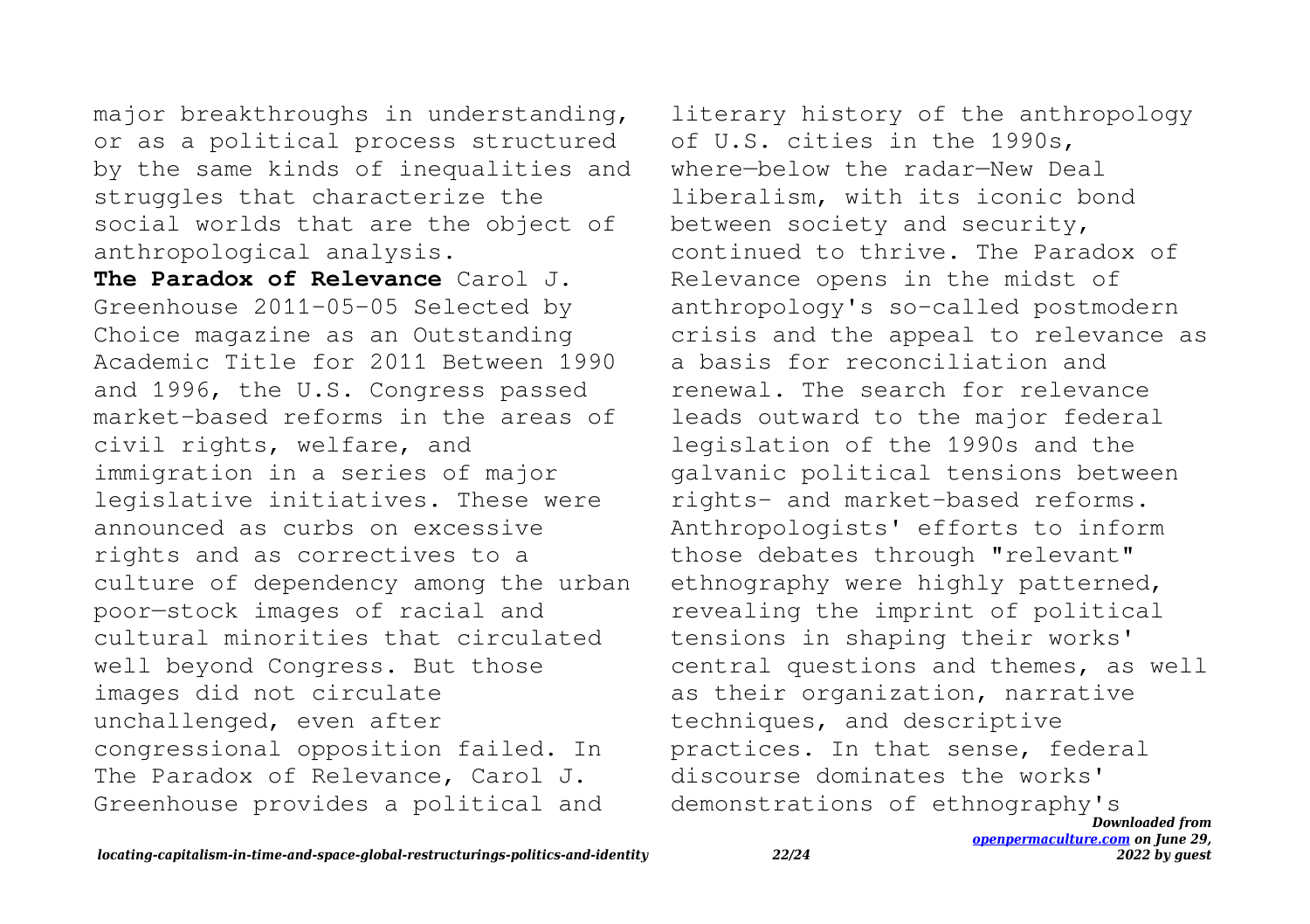relevance; however, the authors simultaneously resist that dominance through innovations in their own literariness—in particular, drawing on diasporic fiction and sociolegal studies where these articulate more agentive meanings of identity and difference. The paradox of relevance emerges with the realization that in the context of the times, affirming the relevance of ethnography as value-neutral science required the textual practices of advocacy and art.

**Blood and Fire** Sharryn Kasmir 2014-08-01 Based on long-term fieldwork, six vivid ethnographies from Colombia, India, Poland, Spain and the southern and northern U.S. address the dwindling importance of labor throughout the world. The contributors to this volume highlight the growing disconnect between labor struggles and the advancement of the greater common good, a phenomenon that has grown since the 1980s. The

*Downloaded from* collection illustrates the defeat and unmaking of particular working classes, and it develops a comparative perspective on the uneven consequences of and reactions to this worldwide project. Blood and Fire charts a course within global anthropology to address the widespread precariousness and the prevalence of insecure and informal labor in the twenty-first century. Native Peoples, Politics, and Society in Contemporary Paraguay Barbara A. Ganson 2021-06-01 This unique collection of multidisciplinary essays explores recent developments in Paraguay over the course of the last thirty years since General Alfredo Stroessner fell from power in 1989. Stroessner's strong authoritarian legacy continues to exert an impact on Paraguay's political culture today, where the conservative Colorado Party continues to dominate much of the political landscape in spite of the country